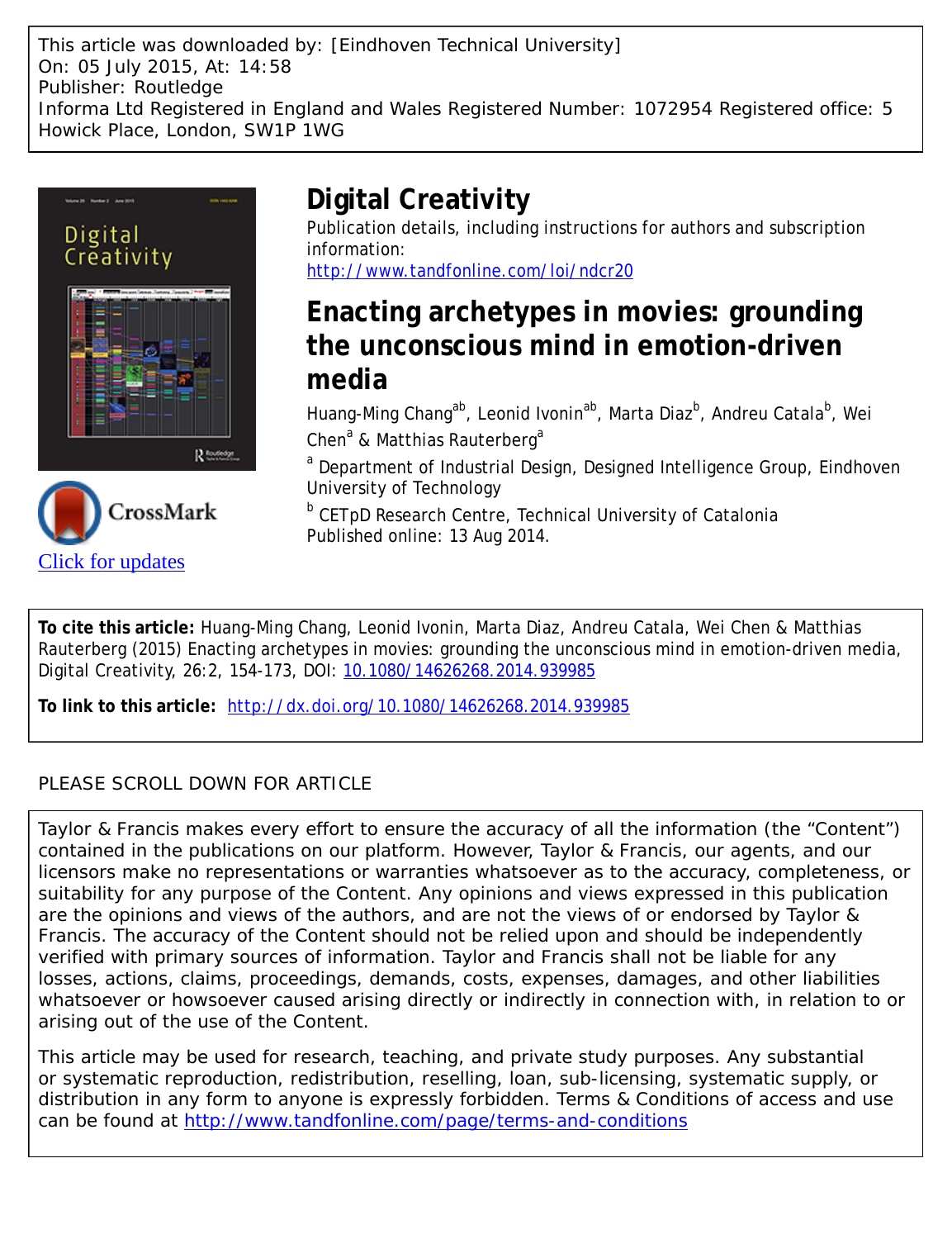# Enacting archetypes in movies: grounding the unconscious mind in emotion-driven media

## Huang-Ming Chang<sup>a,b</sup>, Leonid Ivonin<sup>a,b</sup>, Marta Diaz<sup>b</sup>, Andreu Catala<sup>b</sup>, Wei Chen<sup>a</sup> and Matthias Rauterberg<sup>a</sup>

<sup>a</sup>Department of Industrial Design, Designed Intelligence Group, Eindhoven University of Technology; <sup>b</sup>CETpD Research Centre, Technical University of Catalonia

[h.m.chang@tue.nl](mailto:h.m.chang@tue.nl); [l.ivonin@tue.nl;](mailto:l.ivonin@tue.nl) [marta.diaz@upc.edu;](mailto:marta.diaz@upc.edu) [andreu.catala@upc.edu;](mailto:andreu.catala@upc.edu) [w.chen@tue.nl](mailto:w.chen@tue.nl); [g.w.m.rauterberg@tue.nl](mailto:g.w.m.rauterberg@tue.nl)

#### **Abstract**

The concept of emotion-driven media integrates affective computing into developing new types of digital media by including the human spectator as an essential part of the whole system. Enactive media, as a landmark in this direction, provides a theoretical basis that is rooted in the enactivist approach in cognitive science. Based on this thesis, it is required to establish a practical procedure for developing the media content through integrating psychological approaches. We demonstrate a systematic approach for developing the content for emotion-driven media. The theory of archetypes, one of the psychoanalytical approaches, was applied for editing movie clips as the media content, and coupled the content with emotional responses by using experimental psychological methodologies. The results showed that it is promising to utilise archetypal movie clips as the content of emotion-driven media and archetypal symbolism can be a useful resource for developing the content of media systems.

Keywords: enactive media, emotion, archetypes, movie, psychological approach

#### 1 Introduction

In the field of human –computer interaction (HCI), there have been tremendous endeavours in recent years to build an intelligent system that is capable of communicating with humans in a natural way. Affective computing, as a branch of HCI, specifically aims at enhancing the communication between human and machine by expanding the emotionally charged channel (Scheirer and Picard [1999\)](#page-19-0). Researchers have made considerable progress moving from user interfaces based on the physical level of user activity to a multimodal interaction that takes into account affective states of users. This has expanded the vision of research in the HCI field, and pushed HCI into the next paradigm where interaction goes beyond the traditional input-output mechanical process through a physical interface. Various applications of physiological technology are employed to measure and recognise human emotion, so that intelligent systems are empowered to react not only to users' explicit conscious behaviour but also to users' unconscious affective states. The advances in affective computing considerably facilitate the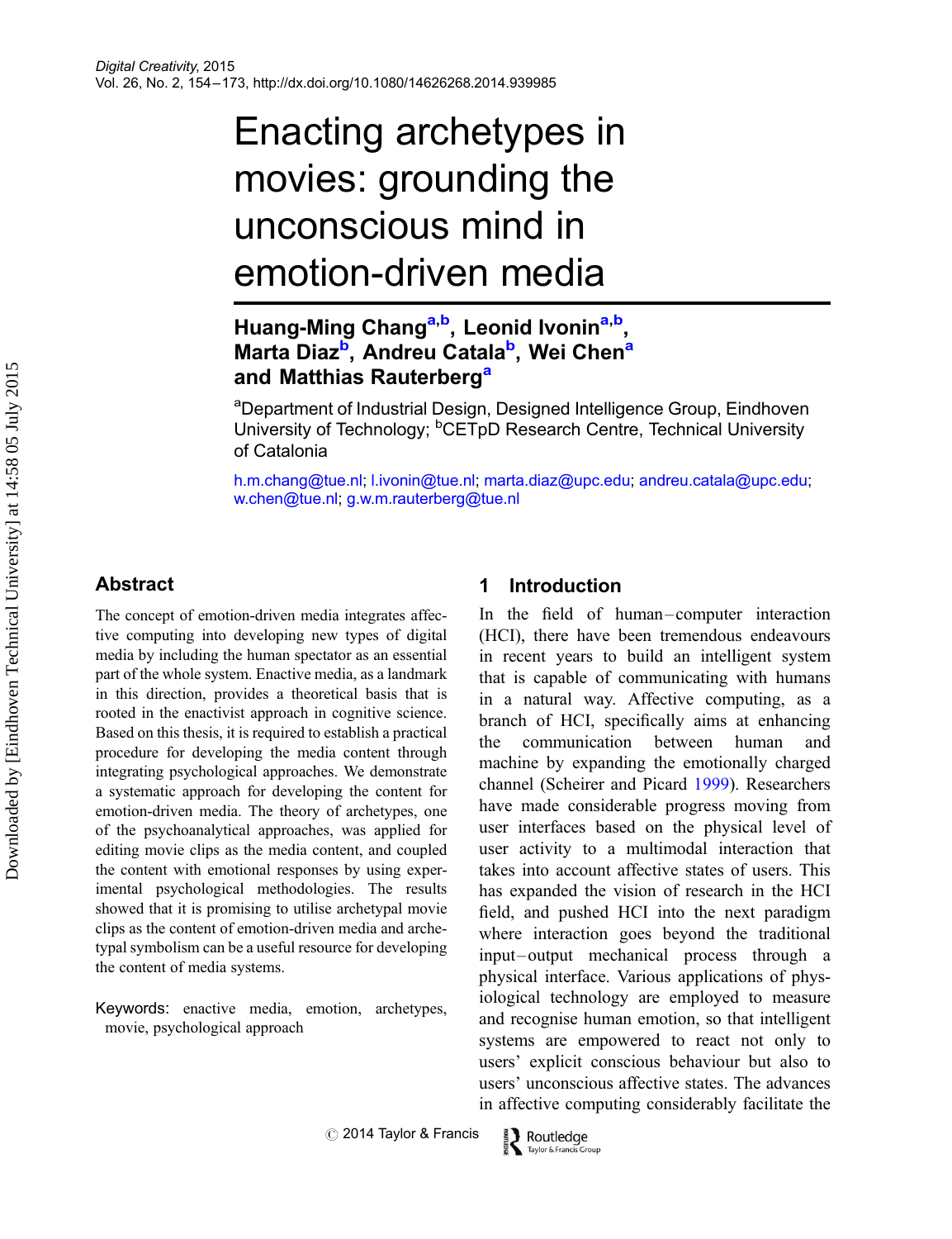development of applications in different fields, especially digital media.

Tikka [\(2010](#page-20-0)) has set a nice example of new paradigms for applying affective computing in developing digital media: enactive media. The theoretical foundation of the idea originates from enactivism in cognitive science, which takes a 'groundless' stance that resists the mind-body dualism, and argues that mind, body and world are interrelated and interdependent (Varela, Thompson, and Rosch [1992\)](#page-20-0). Extending enactivism to the cinema experience, Tikka considers cinema as a metaphorical externalisation of embodied mind, saying that the spectator's mind and the image of the cinema emerge and interplay with and within each other (Tikka [2004,](#page-19-0) [2006](#page-19-0)). That is to say, the spectator and the cinema have to be put together into a systematic context that mutually and continuously creates its own meaning. Based on this phenomenological argument, she made an attempt to develop a media system that technically brings the spectator and the narratives together in an enaction (Tikka [2010](#page-20-0)). Two of the most important notions of the enactive mind theory are autonomy and sense-making (Froese and Di Paolo [2011](#page-18-0)). The idea is that a living organism (i.e. the spectator) is autonomous in a way that it not only responds to the external world (i.e. the media) in the traditional

Downloaded by [Eindhoven Technical University] at 14:58 05 July 2015 Downloaded by [Eindhoven Technical University] at 14:58 05 July 2015

sense of producing the appropriate action for a given situation, but actively regulates the conditions of its exchange with the world (Di Paolo, Rohde, and De Jaegher [2010](#page-17-0)). This exchange process is inherently significant to the living organism, who directly participates in the generation of meaning by his or her action. In essence, the spectator *enacts* the whole system; the system would be disembodied without any spectator; an enactive media system together with its spectator creates a looping cycle to form a selfcontained and self-organising system—a system that the autopoiesis theory described as a living organism (Maturana and Varela [1980](#page-18-0)). To enable the whole system, emotion, as the key coupling between the spectator and the media, is highlighted as the central part of the functioning mechanism (see Figure 1). The content of the media system dynamically changes with the spectator's realtime emotional states while her emotional states are also influenced by the generated content (Tikka [2010](#page-20-0)). The concept of enactive media not only establishes a new paradigm of emotiondriven media systems, but also raises many interesting research questions on various aspects. For example, how does the designer of the media system develop the content? And how does the designer couple the content and the spectator's emotional states in a methodologically valid way?



Figure 1. The conceptual framework of an emotion-driven media system.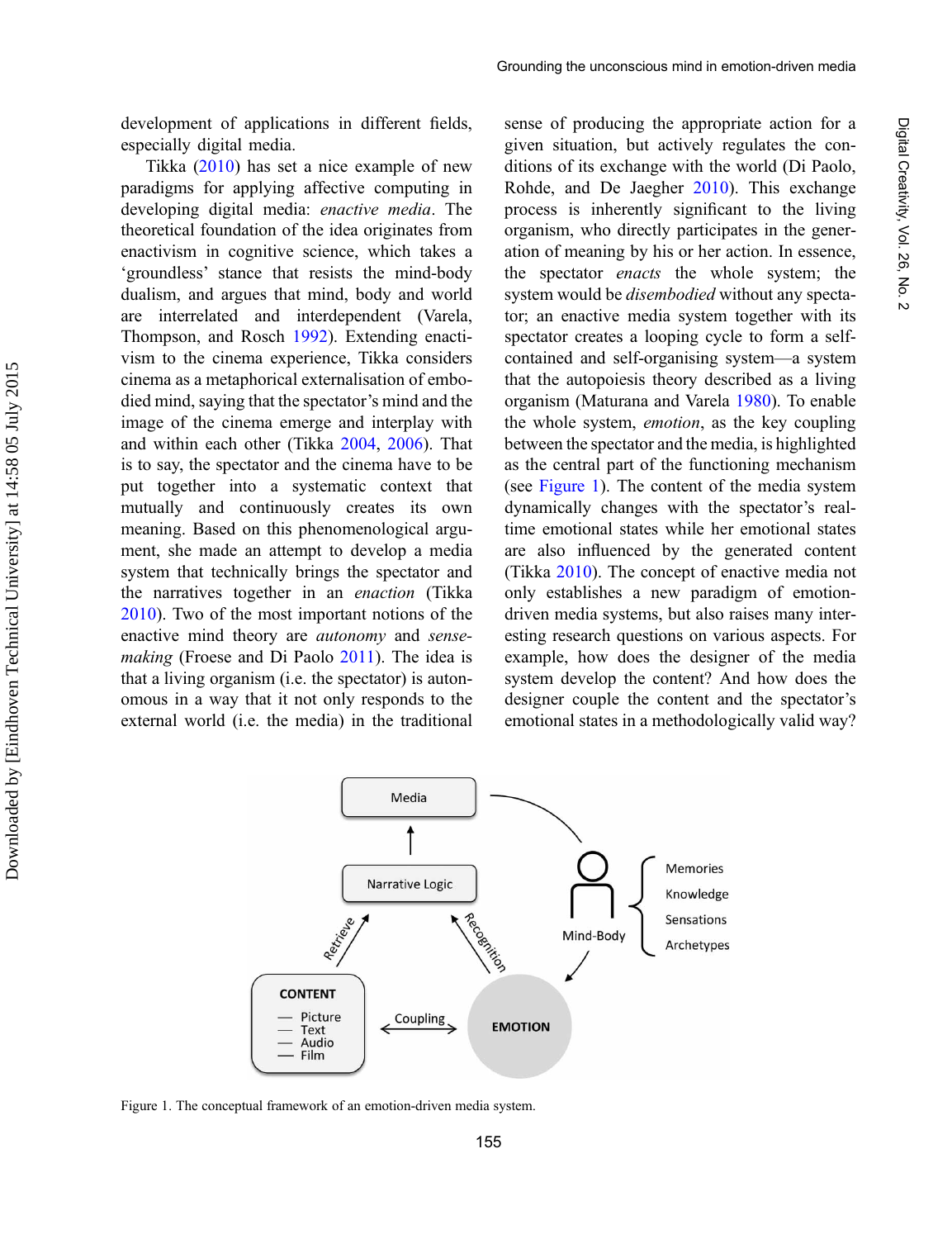Emotion is assumed as the mediator between two parallel processes: consciousness and unconsciousness (Rauterberg [2010\)](#page-19-0). While conscious thought and intentional behaviour have been investigated for a long time, the importance of the unconscious mind has long been overlooked by mainstream science and just started to attract more attention to contemporary research (Westen [1999\)](#page-20-0). The common biased view in cognitive psychology often equates unconsciousness with subliminal information processing, which is too trivial to enter our consciousness. However, a growing body of recent studies has indicated that many thoughts, behaviours and decisions are formed or made unconsciously before we are consciously aware of them (Dijksterhuis [2004](#page-17-0); Gigerenzer [2007](#page-18-0); Wilson and Bar-Anan [2008](#page-20-0); Custers and Aarts [2010](#page-17-0)). It is suggested that the unconsciousness functions as a higher level of human mind that precedes the arrival of consciousness in terms of its unintentional nature and the inherent lack of awareness (Bargh and Morsella [2008\)](#page-17-0). While the focus of mainstream science attends to this new direction, the field of psychoanalysis and psychotherapy has long been studying the unconscious mind. Psychologist and psychiatrist Carl Jung proposed the theory of archetypes, elaborating a universal inherent tendency in all humans' unconscious mind (Jung [1959\)](#page-18-0). This theory grounded the basis of analytical psychology and has been used to explain other psychological concepts (e.g. Percival [1993](#page-19-0); Engel [1984;](#page-17-0) Martin, Carminati, and Carminati [2013](#page-18-0)). The theory of archetypes has influenced various disciplines, e.g. research in personality (Munteanu et al. [2010;](#page-19-0) Hautala and Routamaa [2008;](#page-18-0) Robertson [2013\)](#page-19-0) and marketing research (Tsai [2006;](#page-20-0) Lim, Acito, and Rusetski [2006;](#page-18-0) McLoone [2010;](#page-18-0) Woodside, Megehee, and Sood [2012;](#page-20-0) Caldwell, Henry, and Alman [2010\)](#page-17-0). One of the extended theories of archetypes—archetypal symbolism—was proposed to document different forms of archetypal content that were distributed in different cultures and religions all over the world (Ronnberg and Martin [2010](#page-19-0)). It became an important resource for research on media and movies (Faber and Mayer [2009;](#page-17-0) Hauke and Alister [2001](#page-18-0)). However,

very few studies have attempted to investigate the emotional responses to archetypal content. It appears that archetypal symbolism could be a promising resource for developing content for interactive media.

Although media content can be presented in various forms, e.g. pre-recorded film clips, audio tracks or text excerpts, or even real-time behaviours (Kaipainen et al. [2011\)](#page-18-0), the narrative of media content plays the key role in delivering the artistic meaning of the whole work to its spectators. For developing emotion-driven media systems, the most challenging part is to make the content meaningful in terms of emotions. Designers need to take into account what emotion is to be induced while a spectator is watching a specific scene, and then consider how this induced emotion can connect to other emotions to form a story. Most researchers have used a *story-based* approach. They position the spectator as a second author to tell the author's story in different ways, i.e. the secondorder authorship (Tikka [2010](#page-20-0)). The designer needs a complete story as the basis for the media content, and then decomposes its storyline into a number of meaningful scenes. By mapping proper emotional states to each scene, the author could construct a narrative space as a predefined script for dynamic storytelling (Tikka, Vuori, and Kaipainen [2006\)](#page-20-0). In other words, the original story remains, but the storyline is dynamically reshuffled by the spectator according to the realtime changes in his or her emotional states. However, this approach is specific for one story and cannot be generalised to other stories. We propose a new approach—the theme-based approach—to prepare the content without taking an initial story as a reference. This approach requires meaningful 'themes' to be a generic classification for specific scenes and thus collect scenes across different movies according to these themes. In order to apply these themes in emotion-driven media systems, the links between the themes and corresponding emotional responses have to be unique. It is necessary to examine whether the content in each theme induces a unique pattern of emotional responses that can be reliably recognised by computational systems. The theme-based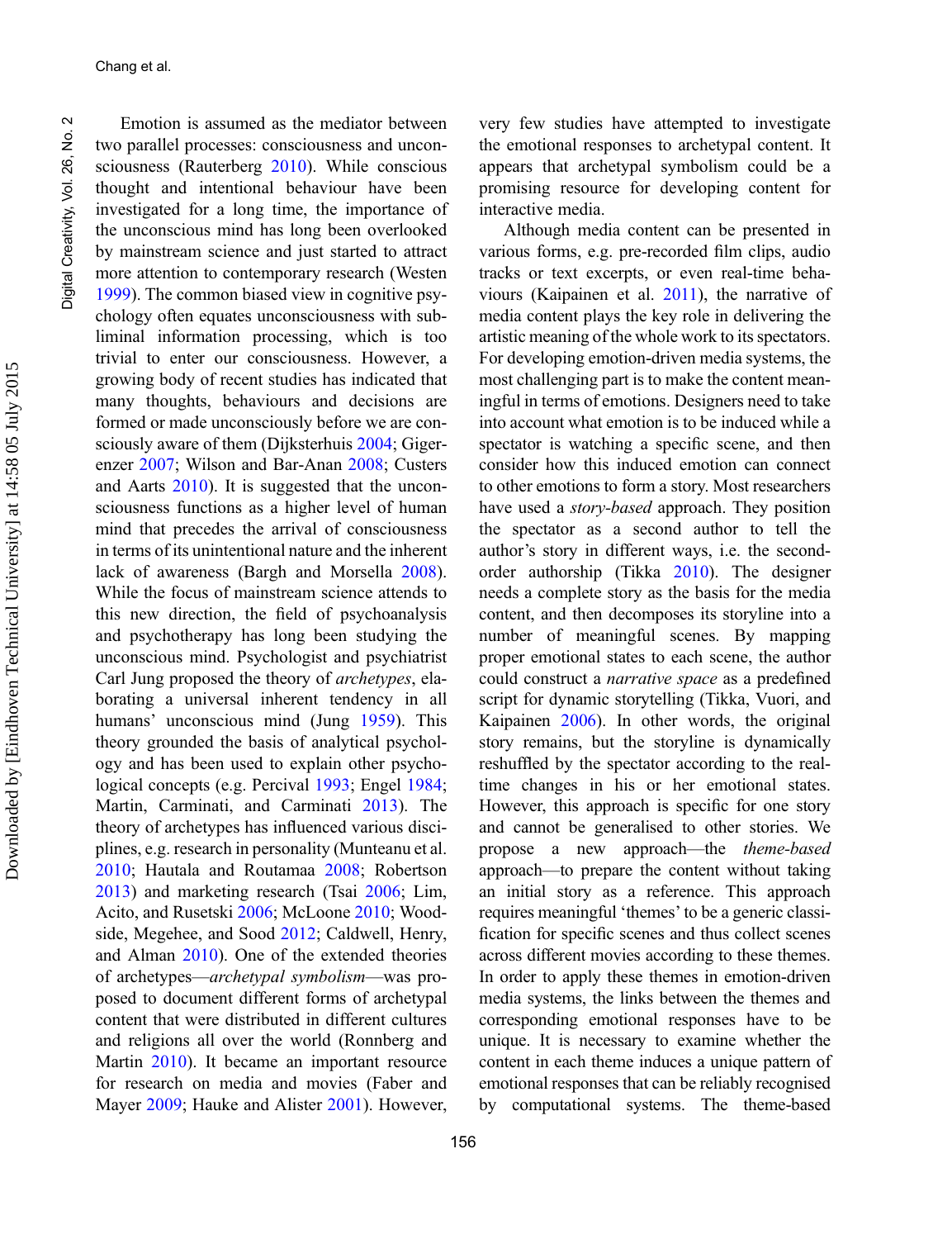approach allows emotion-driven media to provide mixed content that is related to similar experiences. In terms of authorship, the spectator becomes the first author who creates a new story by mixing various movie clips in the same theme.

In the present study, we applied archetypal symbolism as the main reference for classifying scenes in different movies. In order to verify the validity of this classification, we developed several sets of movie clips and conducted an experiment to examine whether these archetypal movie clips are suitable for emotion-driven media systems. The developing process consists of two stages: edit and verification. We first utilised a Jungian approach to collect seven categories of archetypal clips edited from commercial movies that are available in the market; the categorisation follows the theory of archetypes. Next, in order to verify the feasibility of using our archetypal movie clips as the content of emotion-driven media systems, it is necessary to evaluate whether archetypal movie clips in different categories can be differentiated based on the participants' emotional responses. We conducted a study that applies a typical design in psychological experiments specifically for studying emotion. In this experiment, we harnessed two different techniques for emotion recognition—self-reports and physiological measures—to capture conscious and unconscious emotional responses simultaneously. This allows us to further discuss whether it is possible for the spectators to interact with the archetypal content of the media system with their unconscious mind.

#### 2 The collective unconscious and archetypes

After the idea of the unconscious mind was popularised by Sigmund Freud, Carl Jung ([1959\)](#page-18-0) proposed a broader concept: the collective unconsciousness, based on his own observation of his patients during their therapeutic sessions and his extensive research on myths, religions and cultures. This theory suggests that all human beings share a deep level of unconscious mind universally, which is hidden beneath the personal psyche (including personal conscious and personal unconscious minds). The collective unconsciousness contains some contents and modes of behaviours that are identical in all human beings, and thus constitutes a common psychic substrate of a universal nature that is present in every individual. As a result, all human beings, sharing essentially the same biological equipment (e.g. the central nervous system), would show a tendency to perceive common meanings embodied in a symbol, even at an unconscious level (Bradshaw and Storm [2013\)](#page-17-0).

Jung further proposed the concept of archetypes (Jung [1964\)](#page-18-0). Archetypes are defined as the components of the collective unconsciousness, which is an inborn tendency that cannot be consciously acquired to experience things in a certain way. They exist universally in the psyche, and prepare individuals psychologically to deal with life experiences that are universally common (Walters [1994\)](#page-20-0). Archetypes are unconscious psychic impulses that are impersonal, inherited traits that present and motivate thoughts, emotions and behaviours long before any consciousness develops. An extreme analogy would be describing archetypes as the structure of the psyche, which is similar to organs of the physical body (Jacobi [1973\)](#page-18-0). In this way, archetypes are similar to other sensory and cognitive models, e.g. receptive fields of the retina are not consciously perceived, but determine the structure of visual perception (Perlovsky [2007](#page-19-0)). Some researchers consider archetypes as a universal knowledge that is rooted in our unconsciousness (Chang et al. [2013a](#page-17-0)). Humans interpret the world with archetypes, though they are unaware of the existence of these archetypes. These theories have built a basic framework of the unconscious mind, and further became the theoretical basis of analytical psychology and Jungian psychotherapy (Roesler [2012](#page-19-0); Knox [2001\)](#page-18-0).

Since archetypes are in the deepest level of unconsciousness, it was claimed that archetypes cannot be directly described in a conscious way or in a logical sense, but archetypes can be observed indirectly through symbols (Jung [1964](#page-18-0)). Archetypes can be manifested by ancient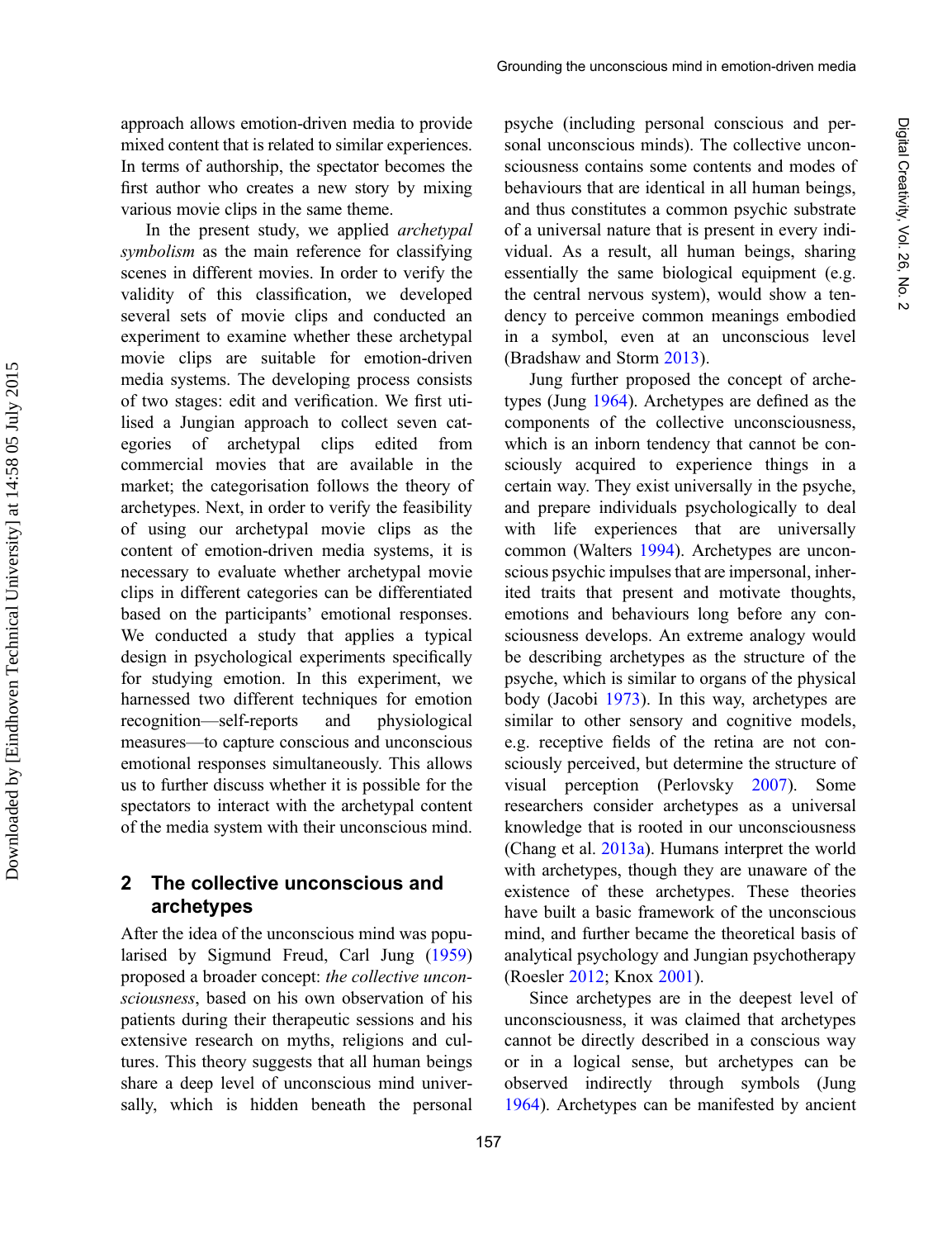Chang et al.

people as observable patterns such as repeated thoughts, ideas or imaginings throughout history that come to be represented in symbols found globally in artwork, religion and myth (Bradshaw and Storm [2013\)](#page-17-0). These phenomena are called archetypal images—the symbolic representations of the activation of archetypes that are manifested in infinitely many forms of content (Jones [2003\)](#page-18-0). Although its form might vary, the archetype itself always remains intact (Nunn [1998](#page-19-0)). In addition to ancient artwork and myths, many archetypal images are still manifested in modern society in many different ways, especially in mass media. For decades, Jungian scholars have kept documenting the archetypal images in ancient cultures and exploring archetypal images in modern society (Gronning, Sohl, and Singer [2007\)](#page-18-0). They founded a field of study, 'archetypal symbolism', to investigate the essence of how the world is originally conceived through spontaneously interpreting the symbolic meaning of all the phenomena that emerge in a human mind. Movies, as a contemporary form of creative artwork that reflects societal and cultural phenomena, appear to be a fruitful resource for research on archetypal images. Several researchers have used the theory of archetypes for movie analysis (Cabot [2011](#page-17-0); Heyraud [1998](#page-18-0); Broda [1994;](#page-17-0) Zehnder and Calvert [2004](#page-20-0); Hauke and Alister [2001\)](#page-18-0). From a Jungian standpoint, since all human beings share archetypes in their collective unconsciousness, all these archetypal images existing in the media that are manifested by humans conversely shape our unconscious thoughts and behaviours.

Jung's theories were often criticised by the mainstream cognitive science for the unfalsifiability of his explanation about the collective unconsciousness (Walters [1994;](#page-20-0) Jones [2003](#page-18-0)). Although the theory of archetypes has not yet been confirmed in terms of empirical evidence, it is broadly used for analysing narratives, such as myths (Campbell [1973](#page-17-0)) and movies (Hauke and Alister [2001](#page-18-0)). In the context of media design, it appears that archetypal symbolism can be positioned as a design pattern for creating symbolic content, such as narratives. When it comes to

emotion-driven media systems, it is necessary to determine whether this design pattern can be coupled with specific emotional responses across people in order to serve as a valid reference for designers to create new content. Our goal was not to justify the underlying hypothesis of the theory of archetypes, but to evaluate the feasibility of applying this theory to developing media content.

#### 3 Archetypes in movies

Movies are a very complex form of symbolic content that communicates delicate and rich visual-audio information to the audiences by means of storytelling. Due to its special contextual setting of viewing a movie in a cinema, it offers not only visual-audio narratives, but also both a means and a space similar to psychotherapeutic sessions that enable the viewer to witness their psyche in projection (Hauke and Alister [2001](#page-18-0)), which means that spectators are in a process of projecting the image of themselves in the movies and not just being an indifferent observer. Moreover, it is also claimed that the cinema delivers a contemporary experience for the spectators to set apart from their physical life and engage their unconscious in a manner similar to hypnosis and dreaming. This might resonate to the concept that Tikka ([2004,](#page-19-0) [2006\)](#page-19-0) intended to put forward: cinema as a model of mind. As Tikka suggests, the cinema experience itself is already an implementation of the enactive mind. Since archetype is unconscious knowledge that cannot be directly accessed, a phenomenological stance has to be taken in order to reveal the symbolic meaning of archetypal images in movies.

Some researchers have put efforts into elaborating symbolic meanings on modern movies according to Jung's theory (Cabot [2011;](#page-17-0) Heyraud [1998;](#page-18-0) Broda [1994;](#page-17-0) Zehnder and Calvert [2004;](#page-20-0) Hauke and Alister [2001\)](#page-18-0). These efforts have provided good references for our analysis of archetypes. A typical Jungian approach to analysing creative works is suggested to take a visionary standpoint (Jung [1967\)](#page-18-0). Instead of viewing the whole work of art as a physical entity to decom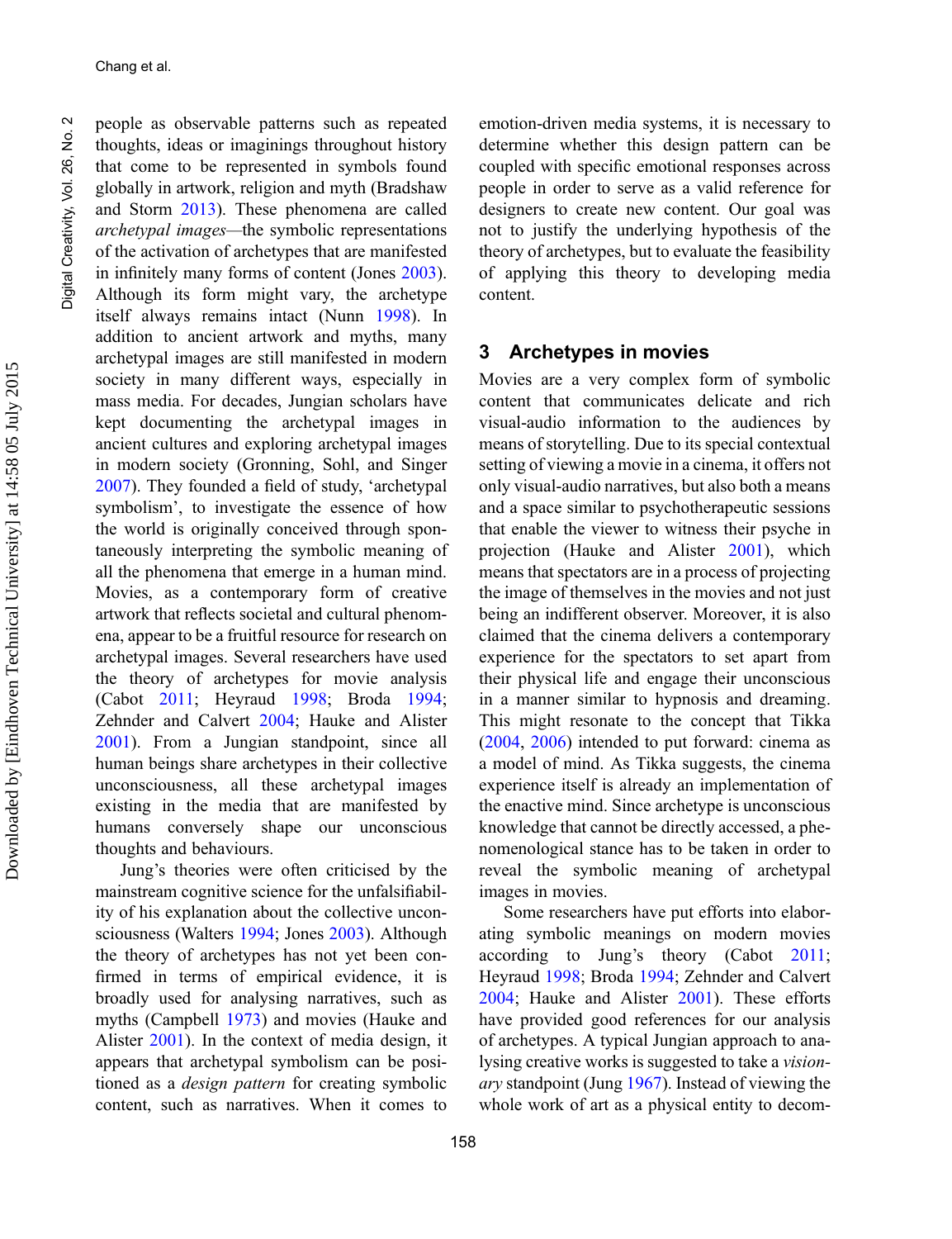pose, the analyst should take a first-person point of view of the character in the scene to actively go through the situation, and describe the experience that is relevant to archetypes. It is similar to a process of embodied simulation (Tikka [2010](#page-20-0)). The analyst should experience the fictional world with her own experience, taking into account the context of the scene, other figures that the character is interacting with, and the mental states and the personality of the character that is being simulated. Rather than logical reasoning, the Jungian approach places more emphasis on associating and experiencing. By living in the moment that the character is experiencing, the symbolic meaning of archetypes would emerge only through the enaction between the analyst and the movie. It appears that the enactive approach and the Jungian approach fit well together within the context of the cinema experience. While the enactive approach is more sophisticated in philosophical discourses of the human mind, the Jungian approach focuses more specifically on the symbolic meaning of the archetypes in movies.

Jung first discovered several essential archetypes: hero; shadow; anima; animus; mentor (or wise old man); and mother (Jung [1969](#page-18-0); Neumann [1970](#page-19-0)). Furthermore, mythologist Joseph Campbell (Campbell [1973\)](#page-17-0) extended Jung's concept of the hero archetype to a more complete scope—*monomyth*<sup>[1](#page-16-0)</sup> (or hero's journey)—a common structure in all mythical hero stories in different cultures and religions. This structure depicts seventeen stages that the hero has to go through to complete his adventure. These stages can be generally divided into four larger stages: departure; trials; rebirth; and return. In total, there are nine archetypal categories that are considered fundamental: anima; animus; four stages of the hero's journey; mentor; mother; and shadow. The hero archetype, as a symbolic form of the self, represents a metaphorical instance of who lives his life as going through the hero's journey repeatedly. Other archetypes, such as mentor, mother, etc., represent the essential figures that a person would meet on his or her lifelong journey.

As one of the motivations of this study, we developed a standard procedure for editing archetypal movie clips for the content of emotion-driven media systems (see [Figure 2\)](#page-7-0). We applied this procedure to analyse the abovementioned nine archetypes in movies and edited proper clips as the content for media systems. First, we surveyed many commercial movies in the market to find suitable movies that might contain narratives relevant to these target archetypes. Then, we selected scenes that convey experiences of specific archetypes from a first-person point of view. In order to edit movie clips that can be used in experiments as well as in a media system, the format of the clips needs to be defined first. All the selected scenes should be edited into the same format and a dataset of movie clips built up that is ready for later experiments. The format of the movie clips we edited is described as follows:

- . for adequate statistical power, at least three clips in each category are required;
- the unified length<sup>[2](#page-16-0)</sup> of each clip is 60  $\pm$  6 seconds;
- . every clip contains scenes selected from only one movie;
- . the transition between scenes uses fade-in and fade-out effects;
- . the screen resolution of the movie clips is  $720\times480$  pixels with AVI file format.

To further confirm that the selected scenes authentically represent archetypes, we cooperated with Jungian scholars from The Archive for Research in Archetypal Symbolism  $(ARAS)^3$  $(ARAS)^3$  to review the film clips we had collected. They did the review separately for all the clips. Only those clips that they all agreed to consider as archetypal clips were kept in our collection. After several iterations of discussions and strict filtering sessions, we built a set of movie clips that are verified as archetypal images. Although we attempted to use clips for all the nine essential archetypes, we could not collect enough clips for animus and mother within the limited time span (only two clips collected). The main reason is that these two archetypes are less explicit, so it is extremely difficult to demonstrate a full archetypal experience within one minute. Therefore, we proceeded with the seven categories of movie clips to the later experiment, which are: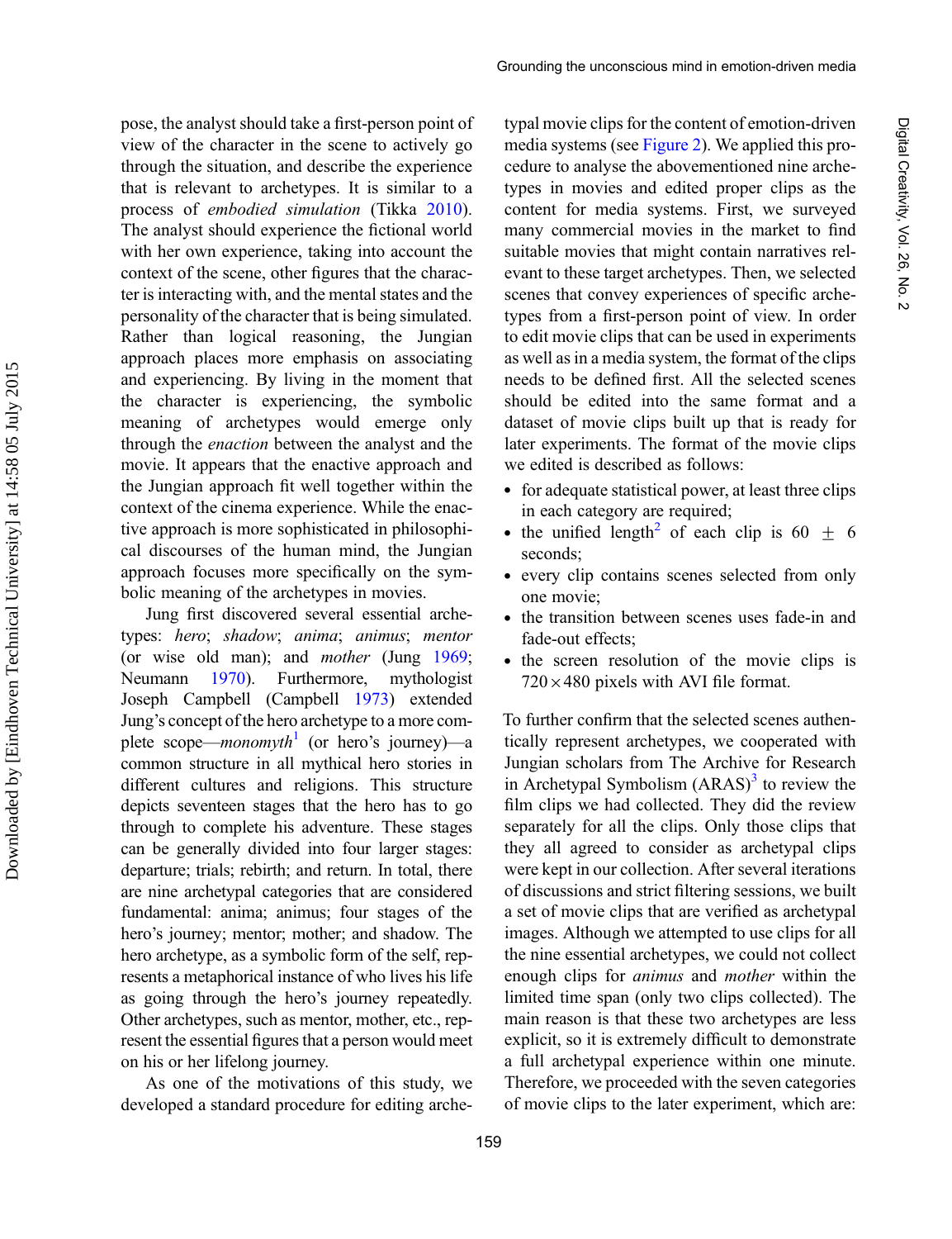Digital Creativity, Vol. 26, No. 2

Digital Creativity, Vol. 26, No.

<span id="page-7-0"></span> $\sim$ 



Figure 2. The editing process for archetypal movie clips. Note: ARAS means The Archive for Research in Archetypal Symbolism.

anima; hero's departure; hero's trials; hero's rebirth; hero's return; shadow; and mentor (see [Table 1\)](#page-8-0). Full descriptions of the symbolic meanings of each archetype are reported elsewhere (see Chang et al. [2013b\)](#page-17-0).

#### 4 Coupling emotional responses with the content

When an archetype becomes activated and is experienced with associated feelings and thoughts, it will result in a complex within the personal unconscious (Walters [1994\)](#page-20-0). According to Jung, a complex within the personal unconscious is an independently organised conglomeration of emotions and ideas that are specific to an individual and are products of interactions among a number of archetypes (Jung [1959\)](#page-18-0). Although the stimulated emotions and thoughts cannot directly

be accessed by our conscious introspection, the physiological measures still provide us with chances to infer the unconscious emotion. Since emotion plays a central role in coordinating humans and the media in an emotion-driven system, it is necessary to investigate the correlation between the elements of the content and the induced emotional responses in order to build the interactive mechanism afterwards. Each element of the content should be indexed by corresponding emotional responses. However, the real challenge is to confirm the validity of the correlations between emotional responses and the content. Precisely recognising human emotion from these physiological data is still challenging (Picard [2003](#page-19-0)). This might be due to the fact that an ultimate definition of emotion is still unavailable. This is not surprising, because for the last century the same situation has also per-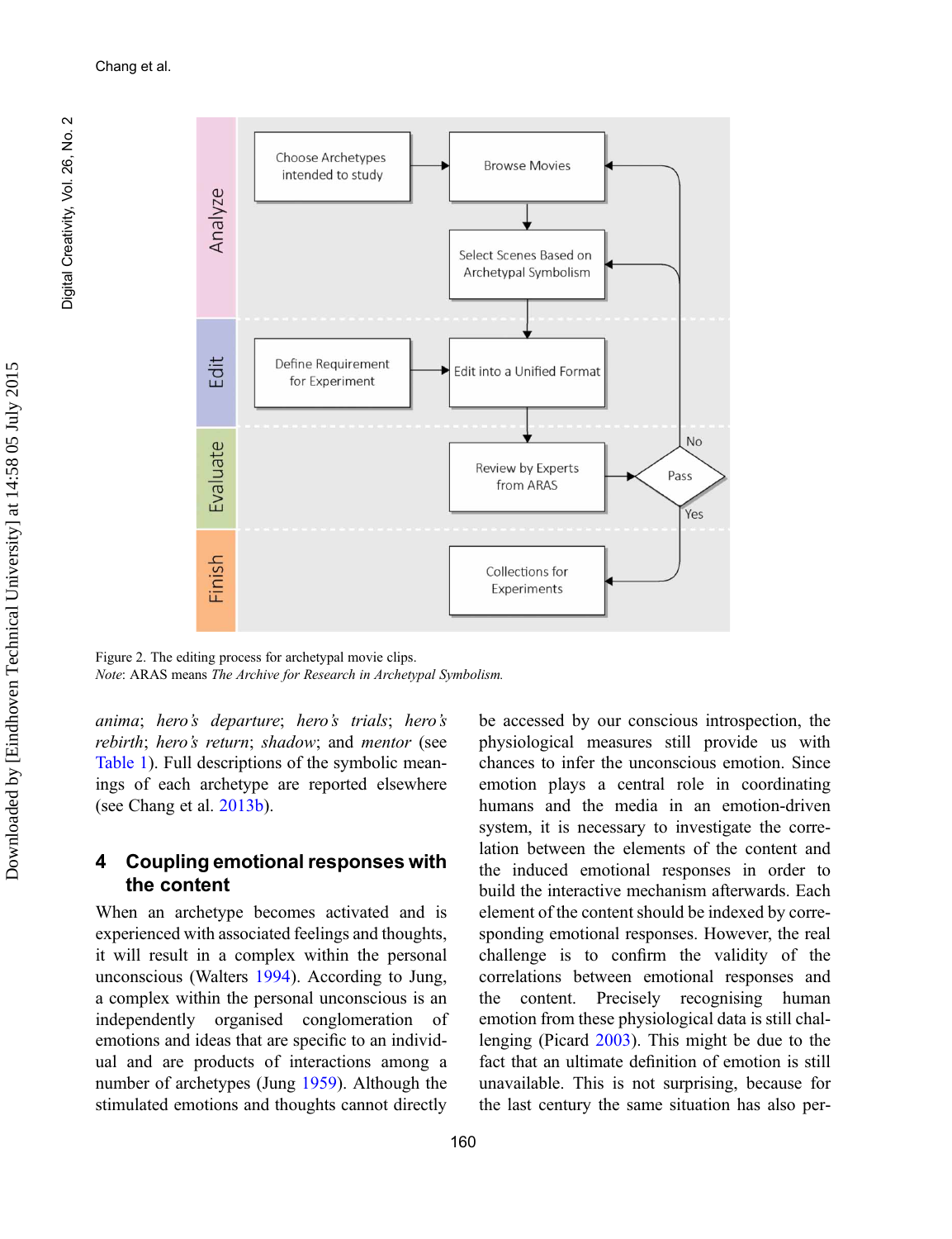Digital Creativity,

Vol. 26, No. 2

<span id="page-8-0"></span>

| Category: description                                                                                                                    | Movie                                                               | <b>Start</b>                                        | End                                                 |
|------------------------------------------------------------------------------------------------------------------------------------------|---------------------------------------------------------------------|-----------------------------------------------------|-----------------------------------------------------|
| Anima:                                                                                                                                   | American Beauty (Mendes 1999)                                       | 0:16:15                                             | 0:17:17                                             |
| A female image that makes a male touchy, irritable,<br>moody, jealous, vain, unadjusted, and discontent.                                 | Malena (Tornatore 2000)                                             | 0:19:18                                             | 0:20:20                                             |
|                                                                                                                                          | Perfume: The Story of a Murderer<br>(Tykwer 2006)                   | 0:18:03<br>0:21:20                                  | 0:18:18<br>0:22:15                                  |
| Hero departure:                                                                                                                          | V for Vendetta (McTeigue 2005)                                      | 0:41:55                                             | 0:43:03                                             |
| A sudden tragedy happens to a young kid's peaceful<br>life, so that he is forced to leave home.                                          | Braveheart (Gibson 1995)                                            | 0:10:10<br>0:14:13                                  | 0:10:46<br>0:14:43                                  |
|                                                                                                                                          | The Lord of the Rings: The<br>Fellowship of the Ring (Jackson 2001) | 2:21:12<br>2:22:37<br>2:23:10                       | 2:21:47<br>2:23:06<br>2:23:16                       |
| Hero trials:                                                                                                                             | V for Vendetta (McTeigue 2005)                                      | 1:23:29                                             | 1:24:34                                             |
| A road of trials that one young hero has to go through.<br>He is mentally and physically devastated.                                     | Braveheart (Gibson 1995)                                            | 2:07:39<br>2:08:47                                  | 2:08:37<br>2:08:58                                  |
|                                                                                                                                          | <i>The Matrix</i> (Wachowski and Wachowski 1999)                    | 2:02:25                                             | 2:03:25                                             |
| Hero rebirth:                                                                                                                            | V for Vendetta (McTeigue 2005)                                      | 1:24:59                                             | 1:26:00                                             |
| A miracle happens. The wounded hero resurrects from<br>the fire and water and gains great power as a process<br>of transcendence.        | <i>Braveheart</i> (Gibson 1995)                                     | 2:15:39<br>2:17:35                                  | 2:16:15<br>2:18:01                                  |
|                                                                                                                                          | The Matrix (Wachowski and Wachowski 1999)                           | 2:04:35                                             | 2:05:45                                             |
| Hero return:<br>The hero returns home with the given great power.                                                                        | V for Vendetta (McTeigue 2005)                                      | 2:02:40<br>2:03:22                                  | 2:03:04<br>2:04:06                                  |
| But he has to give away everything, even his life,<br>to achieve a higher value for his people. His spirit<br>remains alive as a legend. | Braveheart (Gibson 1995)                                            | 2:48:56<br>2:49:11<br>2:49:54                       | 2:49:08<br>2:49:53<br>2:50:09                       |
|                                                                                                                                          | The Matrix Revolutions (Wachowski and<br>Wachowski 2003)            | 1:53:40<br>1:54:02<br>1:54:33<br>1:55:24<br>1:56:02 | 1:53:47<br>1:54:05<br>1:54:50<br>1:55:39<br>1:56:29 |
| Mentor:<br>A wise old man who supports the hero along the way to                                                                         | The Lord of the Rings: The Fellowship of the Ring<br>(Jackson 2001) | 2:03:05                                             | 2:04:10                                             |
| the early trials. He represents the support, the<br>knowledge and the guidance that the hero needs when<br>growing strong.               | The King's Speech (Hooper 2010)                                     | 1:42:13<br>1:42:58<br>1:45:33                       | 1:42:44<br>1:43:18<br>1:45:52                       |
|                                                                                                                                          | The Lion King (Allers and Minkoff 1994)                             | 0:24:38<br>0:25:29                                  | 0:25:05<br>0:26:06                                  |
| Shadow:<br>The dark side of the self, personifies everything that a                                                                      | The Lord of the Rings: The Two Towers (Jackson<br>2002)             | 1:35:19                                             | 1:36:20                                             |
| person refuses to know about himself, represents                                                                                         | Fight Club (Fincher 1999)                                           | 1:48:24                                             | 1:49:32                                             |
| inner desire, hate, and brings the deepest fear.                                                                                         | The Dark Knight (Nolan 2008)                                        | 1:24:22                                             | 1:25:30                                             |

Table 1. The descriptions for the categories of archetypes and the sources of the movie clips.

Notes: The clips consist of one or more fragments that were cut from the movies at the times specified in the last two columns. The time format is [hours:minutes:seconds].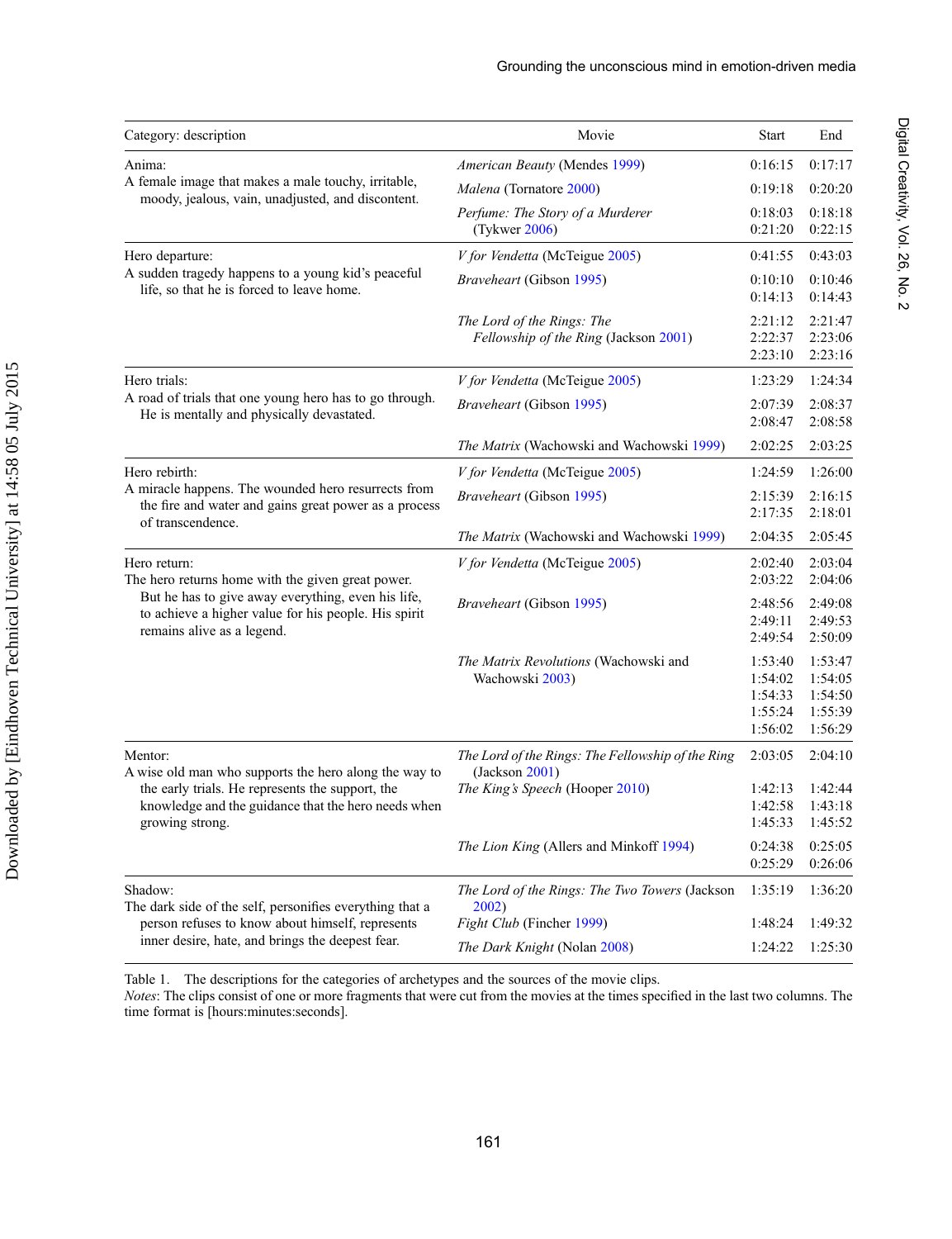Chang et al.

plexed psychologists, who are still debating the nature of human emotion (Lindquist et al. [2013\)](#page-18-0). Some researchers claim that there are only a small number of basic emotions that are 'hardwired' into brain circuits, such as anger or sadness (e.g. Ekman and Cordaro [2011\)](#page-17-0). Others argue that emotions are constantly constructed by the human mind so that emotions should not be of discrete, natural kinds (e.g. Barrett [2011\)](#page-17-0). In the case of our study, it is contradictory to take the former assumption because the fundamental assumption of the enactive mind is that psychological events are enacted, not pre-existing. It would be more feasible to assume that emotions are not just basic kinds but an ongoing psychological phenomenon that is enacted when a living human is embodied in the world.

In light of this, we do not attempt to identify basic emotional qualities in each clip due to the fundamental conflict of theory, but concentrate on whether these categories of archetypal movie clips can be differentiated by the emotional responses so that the media system is able to react accordingly. To measure emotional responses in laboratory settings, researchers often apply either self-report techniques or physiological measurement. The most simple and straightforward way to measure the content of a mental representation of emotion is often considered to be self-reports, which rely on the participant's conscious introspection (Barrett et al. [2007\)](#page-17-0). However, this technique requires extra efforts from the participants that might distract them from the affective stimuli (Soleymani et al. [2012\)](#page-19-0). On the other hand, physiological measurement directly monitors bodily changes in physiological states. These spontaneous bodily changes are initiated by the autonomic nervous system (Kreibig [2010\)](#page-18-0), which provides a great opportunity to measure unconscious emotion (Miller [1992\)](#page-19-0). Since most of the previous studies in this area focus on conscious emotions, their experiments assumed that self-report results are the fact, that humans can honestly and precisely introspect about their current emotional state and report it. Therefore, their goal is to examine how well the physiological signal can explain these predefined basic emotions (e.g. Rottenberg, Ray, and Gross [2007;](#page-19-0) Soleymani, Pantic, and Pun [2012\)](#page-19-0).

Since the emotion toward archetypal images is a new research topic, it is still unknown whether it is conscious or unconscious. Therefore, in order to have a more comprehensive view of the emotional responses to archetypal images, it is suggested that both self-reports and physiological measures are included for emotion recognition (Chang et al. [2013c](#page-17-0)). By comparing the results from the two measurements, it is possible to infer whether any unconscious emotions are induced. Our first research question is to ask whether each category of archetypal content induces unique emotional responses that can be classified with recognition rates higher than chance level. If the answer to the first research question is positive, the second research question is to examine which technique of the emotion recognition (self-reports or physiological measures) is more robust for classifying each movie clip category.

#### 5 Experiment

An experiment was conducted to examine whether all the categories of archetypal movie clips can be differentiated from each other according to participants' emotional responses. For experimental design, we followed the methodological paradigm in experimental psychology that has been well developed specifically for using film clips to elicit emotions in laboratory settings (e.g. Rottenberg, Ray, and Gross [2007;](#page-19-0) Soleymani, Pantic, and Pun [2012](#page-19-0)). The only difference is that our movie clips were categorised based on archetypes instead of basic emotions. As these studies suggest, our experiment applied a within-subject design. Every session accommodated one participant, and every participant viewed all the twenty-one movie clips we collected. Before the presentation of each movie clip, the participant was asked to adjust their breathing to regain the baseline emotional state in order to avoid the overlap of the emotional responses to the previous movie clip. As a doubleblind design, movie clips were played in a random order. Neither the experimenter nor the participant knew the sequence of the playlist.

Digital Creativity, Vol. 26, No. 2

Digital Creativity, Vol. 26, No.

 $\sim$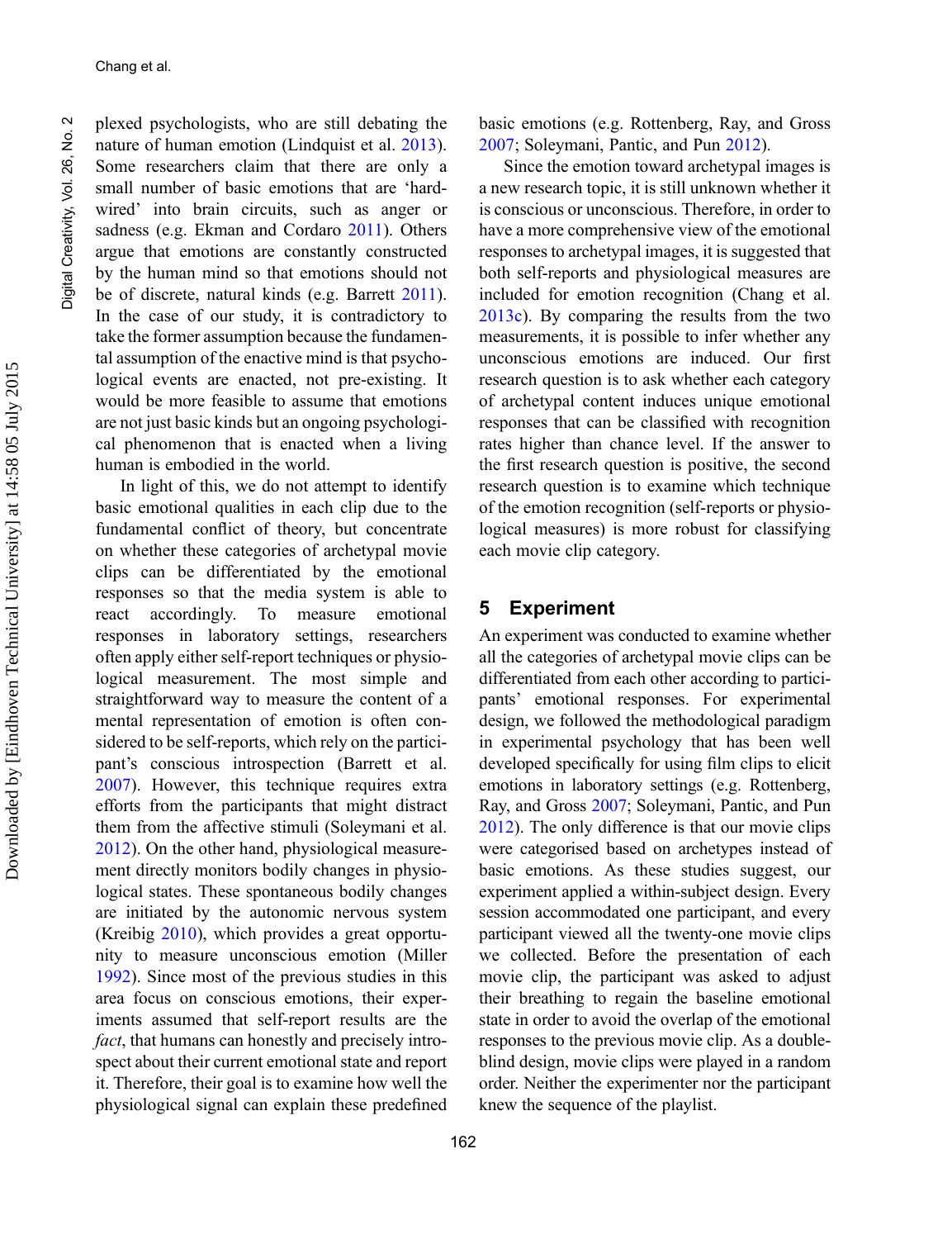The experiment was held in the Ibux-Lab research laboratory at the CETpD Research Centre, which was arranged as a living room to make the participant feel comfortable and relaxed sitting on a sofa. Movie clips were projected onto a white wall (325 cm by 175 cm). The experimenter could observe from outside of the room through a oneway mirror so that the participant was left alone while viewing the movie clips and providing self-report data. For gathering self-report data, the self-assessment manikin (SAM) (Bradley and Lang [1994](#page-17-0)) was adopted. SAM is widely used in psychological experiments (e.g. Soleymani et al. [2012](#page-19-0); van den Broek [2013\)](#page-20-0). It applies the dimensional model to represent human emotion, using three dimensions to construct affective space: valence; arousal; and dominance. It is claimed that these three scales are capable of representing most of the commonly known human emotions. For physiological measurement, electrocardiography (ECG) and skin conductance data were recorded with ShimmerTM wearable wireless sensors (Burns et al. [2010](#page-17-0)) and sent to an Android device via Bluetooth<sup>TM</sup> protocol.

#### 5.2 Participants

Twenty-two volunteers participated in our study. Most of the participants were undergraduate or graduate students at the Technical University of Catalonia. We also recruited several participants

of an older age. Of the twenty-two participants, nine were women and thirteen were men. The average age for the women was 28.67 years (SD  $= 9.39$ ) and for the men it was 27.77 years (SD  $= 6.13$ ). The participants had diverse national backgrounds (four from Asia, fourteen from Europe and four from South America). We required the participants to have normal or corrected to normal vision and hearing. Prior to the experiment, each participant signed an informed consent form and was later rewarded with a small present for participation in the laboratory session, which took approximately 1.5 hours. The trials were carried out according to the experimental plan and all the collected data were analysed.

#### 5.3 Procedure

The whole procedure is demonstrated in Figure 3. The participant was invited to sit on a couch in the test room at the laboratory. The participant was then asked to read and sign an informed consent form. After signing the agreement, the participant put on electrodes and physiological sensors following the experimenter's instructions. The connection of the sensors was checked while the participant was filling in a short questionnaire on demographic data. Once the questionnaire was filled in, the experimenter gave a tutorial about the experiment and an example of what the participant should do throughout the session.



Figure 3. The procedure of the experiment. Note: Movie clips are played in a random order.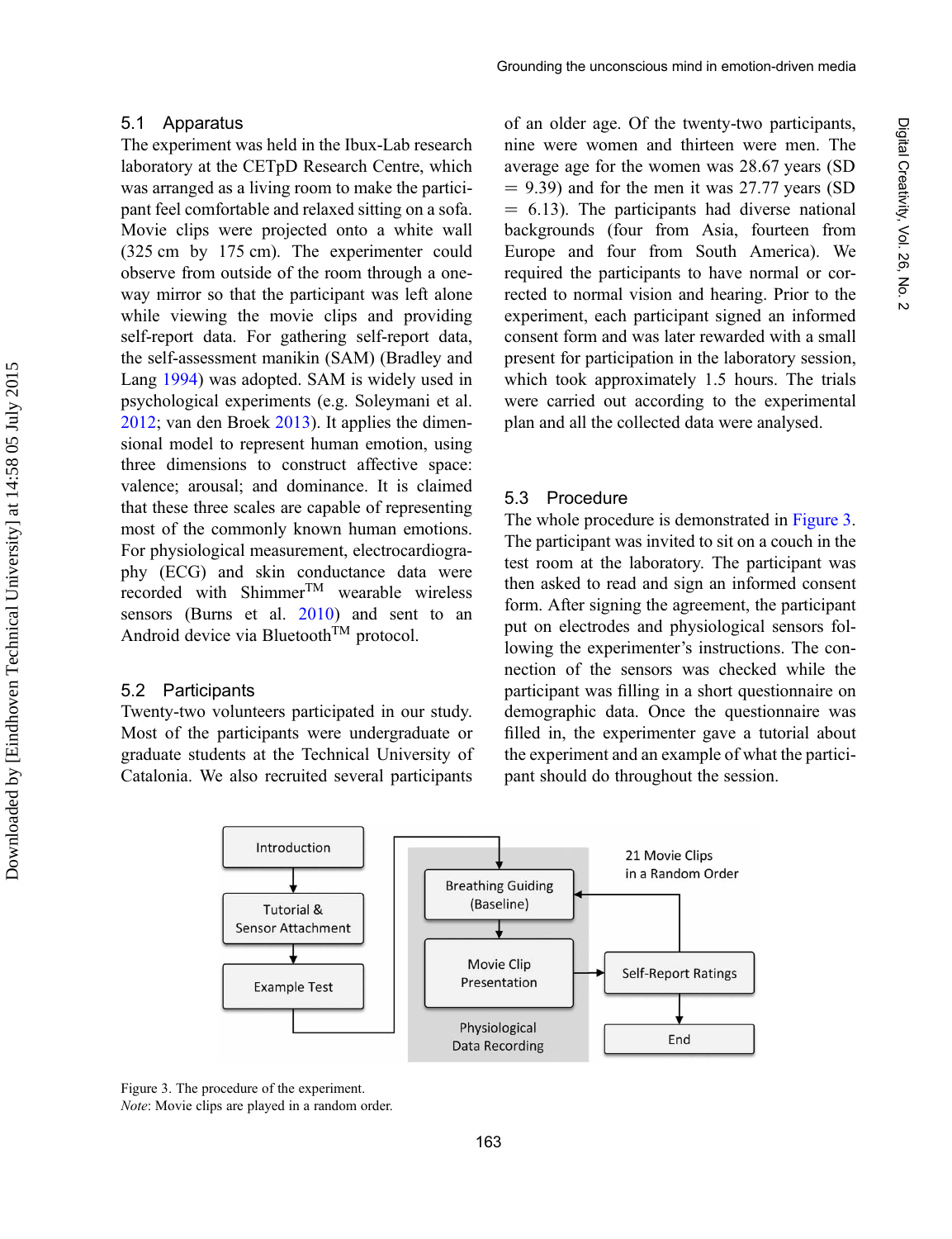For the example test, a neutral clip extracted from the movie Coral Sea Dreaming: Awaken (Hannan [2010](#page-18-0)) was used. The participant was taught how to provide self-report data about her emotion by filling out the SAM scale. We did not disclose any information about archetypes or the content of the movie clips to the participant during the session. After the example test, the light in the laboratory was dimmed to make the viewing experience similar to a real cinema. Then the presentation of movie clips started. Before each clip, the participant followed a breathing-guiding video for 20 seconds to adjust the respiration rate of the participant to the initial baseline. The physiological data recorded during the video with a breathing pattern were later used in the analysis as physiological baseline. After viewing each film clip, the participant provided a retrospective self-report by rating her emotion along the dimensions of the SAM with paper and a pen. After giving ratings, the breathing clip would be shown again to start the next presentation. The experiment ended when the participant finished viewing the entire collection of twenty-one movie clips.

#### 5.4 Results

In our experiment, each participant viewed all the archetypal movie clips in a random order. Thus, the study had a repeated-measures design where physiological measurements were made on the same individual under changing experimental conditions. Moreover, the participants provided reports via the SAM ratings after every experimental condition. The multivariate analysis of variance (MANOVA) for repeated measures was applied to analyse data and explore the relationship between the categories of archetypal movie clips (independent variable) and the participants' emotions (dependent variable) measured by SAM and physiological responses. The main effect of MANOVA tested whether the patterns of the participants' physiological responses were different between various categories. All statistical tests used a 0.05 significance level.

The descriptive statistical analysis on the SAM data is summarised in Table 2. The MANOVA for repeated measurements was performed for the SAM ratings of valence, arousal and dominance. It demonstrated a significant main effect of the archetypes presented in the film clips on the SAM ratings [F(18, 351.210) = 10.060, p < 0.001 (Wilks' lambda)]. The results of the MANOVA conducted for the features extracted from the physiological signals indicated that there is also a significant main effect of the archetypes pictured in the film clips on the participants' physiological responses  $[F(216, 548.182) =$ 1.310,  $p = 0.007$  (Wilks' lambda)], which confirms the significant relationships between the categories of the movie clips and the SAM ratings as well as between the movie clip categories and the physiological responses. In order to examine whether the emotional responses were universal across different cultural backgrounds, we put 'countries' as a between-subject factor in the statistical analyses. However, the sample size of the current study is insufficient for performing between-subject multivariate tests (twenty-two participants vs thirty-six features extracted from physiological signals) and the numbers of participants from different countries were not balanced.

| Archetype      | Valence |           |       | Arousal   | Dominance |           |  |
|----------------|---------|-----------|-------|-----------|-----------|-----------|--|
|                | Mean    | <b>SE</b> | Mean  | <b>SE</b> | Mean      | <b>SE</b> |  |
| Anima          | 5.879   | 0.291     | 4.515 | 0.429     | 5.803     | 0.353     |  |
| Hero departure | 4.015   | 0.229     | 4.485 | 0.364     | 4.515     | 0.393     |  |
| Hero trials    | 3.864   | 0.266     | 4.909 | 0.388     | 4.439     | 0.345     |  |
| Hero rebirth   | 5.924   | 0.278     | 4.455 | 0.356     | 6.197     | 0.298     |  |
| Hero return    | 6.318   | 0.291     | 4.818 | 0.373     | 6.742     | 0.328     |  |
| Mentor         | 6.273   | 0.193     | 3.455 | 0.273     | 6.348     | 0.295     |  |
| Shadow         | 4.591   | 0.231     | 4.576 | 0.420     | 5.212     | 0.324     |  |

Table 2. Mean values and standard errors (SE) of the self-report results recorded by SAM ratings, ranging from 1 to 9.

Downloaded by [Eindhoven Technical University] at 14:58 05 July 2015

Downloaded by [Eindhoven Technical University] at 14:58 05 July 2015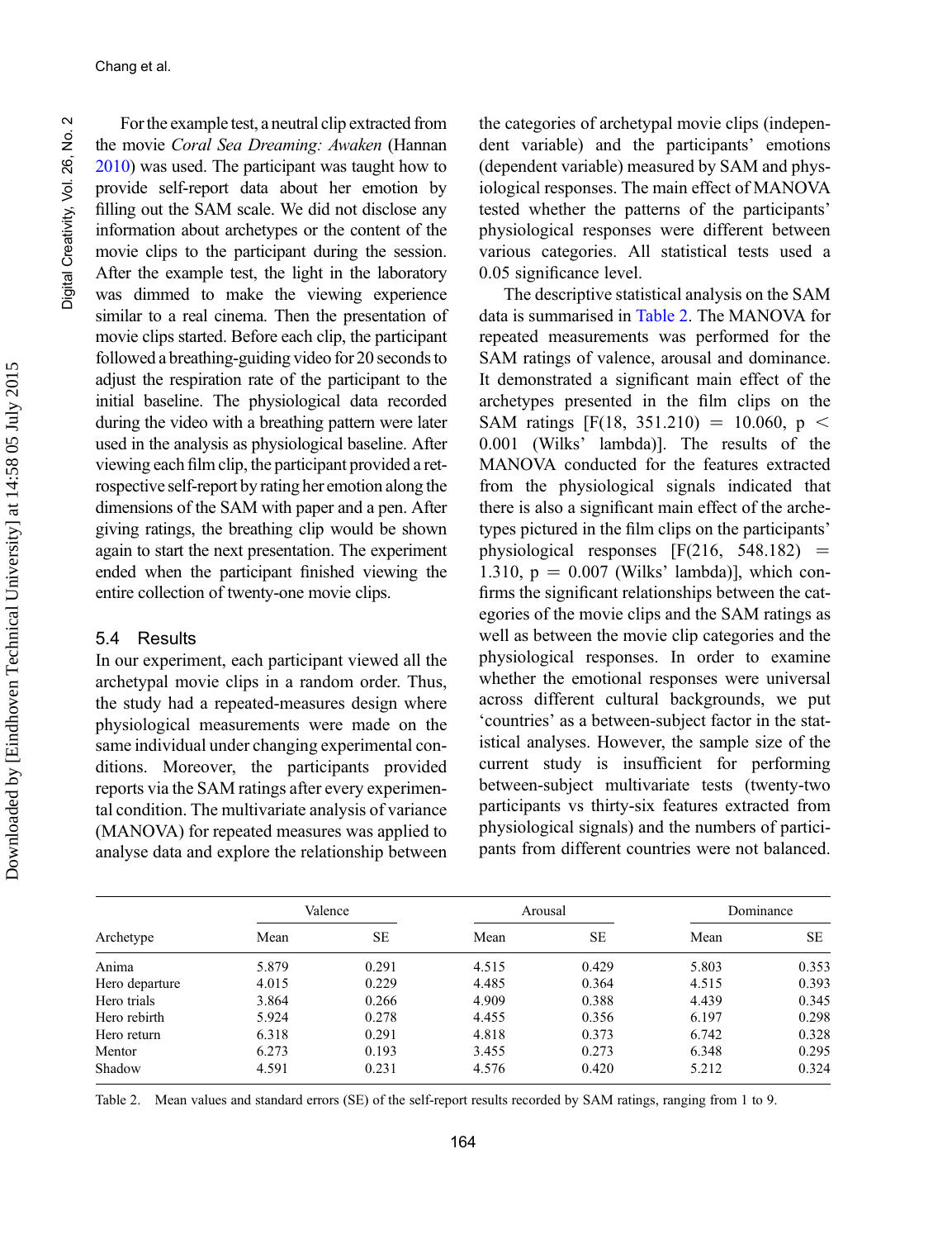We therefore looked into the results of analyses on the interaction between categories of the clips and the nationalities of the participants. For the SAM ratings, there was no significant effect on this matter [F(216, 156.887) = 0.905, p = 0.752 (Wilks' lambda)]. Similar results were obtained from the analysis on physiological signals  $[F(2592, 1008.114) = 1.091, p = 0.051$  (Wilks' lambda)]. The results suggested that cultural backgrounds did not introduce significant effects on the participants' emotional responses to archetypal movie clips.

Next, we proceeded to build and evaluate predictive models that quantify these relationships. The evaluation was performed through comparison of classification accuracies achieved by the predictive models obtained with linear discriminant analysis (LDA). By feeding a set of recorded data, LDA would generate a predictive model that allows us to justify how well these categories of stimuli can be differentiated according to the emotional responses. In Tables 3 and [4,](#page-13-0) we demonstrate the confusion matrices of the predictive models generated by LDA based on self-report data and physiological data. Each row in these tables shows how well the model can correctly

predict the membership of the movie clips in each category. The shaded cells indicate the percentage where the category was correctly predicted, and the emboldened numbers indicate the highest classification rate among all the predicted group members: that is, only those cells with shades and bold numbers are successfully differentiated by the statistical model.

We started with the self-report data. The predictive model derived from LDA on self-report data about archetypal symbols only obtains 24.2% accuracy (cross-validated) and the effect size is medium (canonical correlation  $= 0.539$ ). The confusion matrices are demonstrated in Table 3. Among all the seven categories, three categories were successfully differentiated based on the self-report data: hero's trials; hero's return; and mentor. Next, the same analyses on physiological data were performed. We extracted useful features from the raw data of electrocardiography and skin conductance: heart rate; skin conductance level; and skin conductance response. These data were then fed to LDA for further evaluation. The predictive model generated by LDA on the physiological features reached an accuracy of 34.4% (cross-validated) and the effect size of the predic-

| Archetype      | Predicted group membership |                  |                  |                     |                  |                  |                  |                 |  |
|----------------|----------------------------|------------------|------------------|---------------------|------------------|------------------|------------------|-----------------|--|
|                | Anima                      | Departure        | Trials           | Rebirth             | Return           | Mentor           | Shadow           | Total           |  |
| Anima          |                            | 6                | 3                | 0                   | 21               | 19               | 12               | 66              |  |
| Hero departure | $(7.6\%)$                  | $(9.1\%)$<br>16  | $(4.5\%)$<br>21  | $(0\%)$<br>0        | $(31.8\%)$       | $(28.8\%)$<br>8  | $(18.2\%)$<br>9  | $(100\%)$<br>66 |  |
| Hero trials    | $(10.6\%)$<br>6            | $(24.2\%)$<br>14 | $(31.8\%)$<br>26 | $(0\%)$<br>0        | $(7.6\%)$<br>6   | $(12.1\%)$       | $(13.6\%)$<br>9  | $(100\%)$<br>66 |  |
| Hero rebirth   | $(9.1\%)$<br>10            | $(21.2\%)$       | $(39.4\%)$       | $(0\%)$<br>$\Omega$ | $(9.1\%)$<br>19  | $(7.6\%)$<br>15  | $(13.6\%)$<br>12 | $(100\%)$<br>66 |  |
| Hero return    | $(15.2\%)$<br>6            | $(7.6\%)$        | $(7.6\%)$        | $(0\%)$             | $(28.8\%)$<br>27 | (22.7%)<br>16    | $(18.2\%)$<br>12 | $(100\%)$<br>66 |  |
| Mentor         | $(9.1\%)$                  | $(1.5\%)$        | $(6.1\%)$        | $(0\%)$<br>$\theta$ | $(40.9\%)$<br>11 | $(24.2\%)$<br>30 | $(18.2\%)$<br>10 | $(100\%)$<br>66 |  |
| Shadow         | $(12.1\%)$<br>8            | $(3.0\%)$<br>12  | $(7.6\%)$<br>18  | $(0\%)$<br>$\Omega$ | $(16.7\%)$<br>9  | $(45.5\%)$<br>11 | $(15.2\%)$<br>8  | $(100\%)$<br>66 |  |
|                | $(12.1\%)$                 | $(18.2\%)$       | (27.3%)          | $(0\%)$             | $(13.6\%)$       | $(16.7\%)$       | $(12.1\%)$       | $(100\%)$       |  |

Table 3. The confusion matrix of the model obtained from LDA on the self-report data for the movie clips [count (percentage)]. *Notes*: Canonical correlation  $= 0.539$ ; effect size  $=$  medium; 24.2% of the cross-validated grouped cases are correctly classified. Each row in these tables shows how well the model can correctly predict the membership of the movie clips in each category. The numbers in bold indicate the highest classification rate for each archetypal image. The shaded cells are correct predictions for each archetypal image. Only three categories (Trials, Return, and Mentor) are successfully differentiated by the statistical model.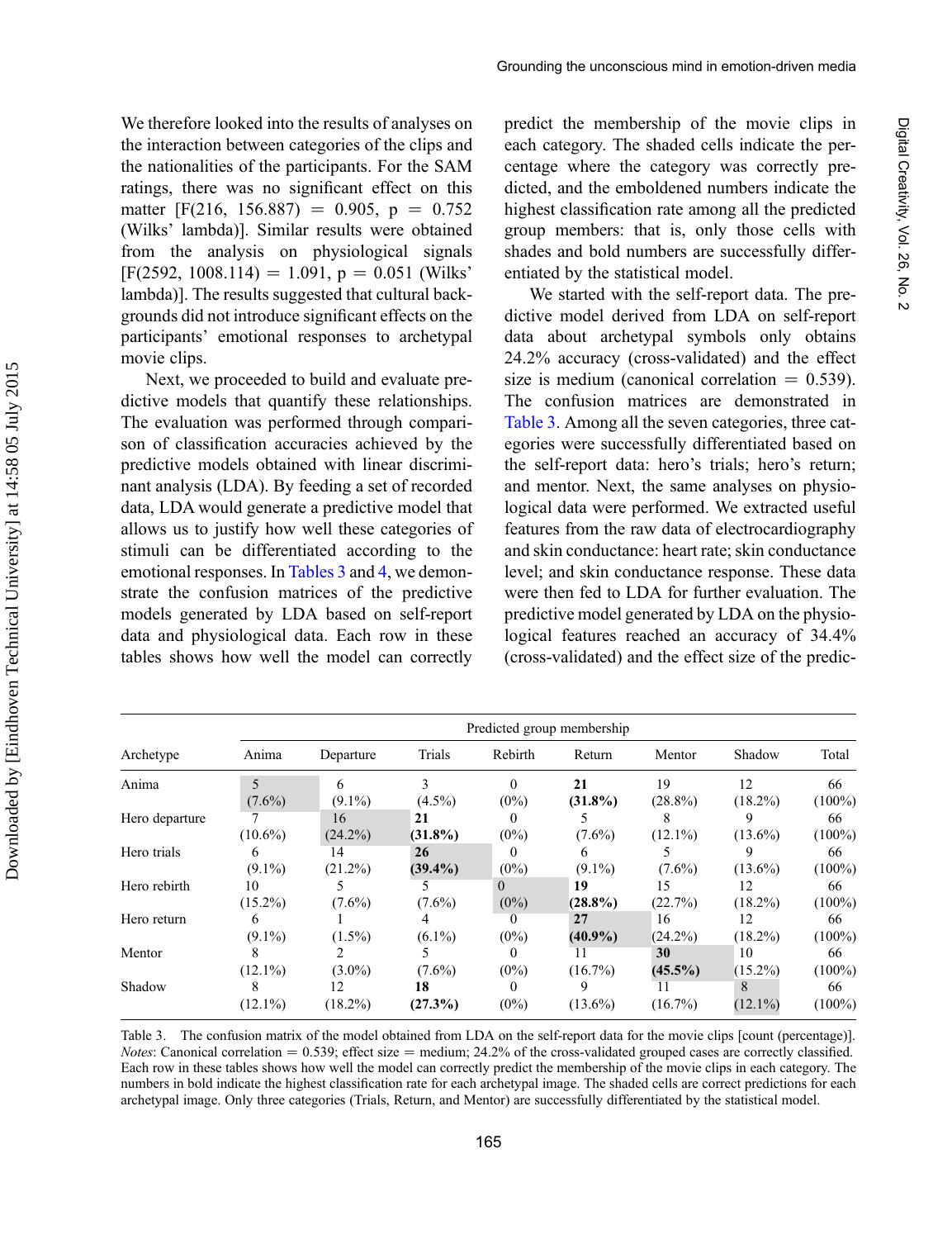<span id="page-13-0"></span>

| Archetype                  | Predicted group membership |            |              |            |            |            |                |           |
|----------------------------|----------------------------|------------|--------------|------------|------------|------------|----------------|-----------|
|                            | Anima                      | Departure  | Trials       | Rebirth    | Return     | Mentor     | Shadow         | Total     |
| Anima                      | 33                         | 6          | $\mathbf{8}$ | 5          | 5          |            | $\overline{c}$ | 66        |
|                            | $(50.0\%)$                 | $(9.1\%)$  | $(12.1\%)$   | $(7.6\%)$  | $(7.6\%)$  | $(10.6\%)$ | $(3.0\%)$      | $(100\%)$ |
| Hero departure<br>8        |                            | 18         | 8            |            |            | 10         |                | 66        |
|                            | $(12.1\%)$                 | (27.3%)    | $(12.1\%)$   | $(9.1\%)$  | $(12.1\%)$ | $(15.2\%)$ | $(12.1\%)$     | $(100\%)$ |
| Hero trials<br>$(4.5\%)$   |                            |            | 26           | 6          | 8          | 4          | 10             | 66        |
|                            |                            | $(13.6\%)$ | $(39.4\%)$   | $(9.1\%)$  | $(12.1\%)$ | $(6.1\%)$  | $(15.2\%)$     | $(100\%)$ |
| Hero rebirth               |                            | 9          |              | 24         |            | 6          |                | 66        |
|                            | $(12.1\%)$                 | $(13.6\%)$ | $(4.5\%)$    | $(36.4\%)$ | $(13.6\%)$ | $(9.1\%)$  | $(10.6\%)$     | $(100\%)$ |
| Hero return                |                            |            |              |            | 23         | 12         | 4              | 66        |
|                            | $(7.6\%)$                  | $(7.6\%)$  | $(13.6\%)$   | $(12.1\%)$ | $(34.8\%)$ | $(18.2\%)$ | $(6.1\%)$      | $(100\%)$ |
| Mentor<br>13<br>$(19.7\%)$ |                            |            | 6            |            |            | 18         |                | 66        |
|                            |                            | $(10.6\%)$ | $(9.1\%)$    | $(12.1\%)$ | $(10.6\%)$ | $(27.3\%)$ | $(10.6\%)$     | $(100\%)$ |
| Shadow                     | 8                          | 9          | 16           | 10         |            |            | 17             | 66        |
|                            | $(12.1\%)$                 | $(13.6\%)$ | $(24.2\%)$   | $(15.2\%)$ | $(4.5\%)$  | $(4.5\%)$  | $(25.8\%)$     | $(100\%)$ |

Table 4. The confusion matrix of the model obtained from LDA on the physiological data for the movie clips [count (percentage)]. *Notes*: Canonical correlation  $= 0.414$ ; effect size  $=$  medium; 34.4% of the cross-validated grouped cases are correctly classified. Each row in these tables shows how well the model can correctly predict the membership of the movie clips in each category. The numbers in bold indicate the highest classification rate for each archetypal image. The shaded cells are correct predictions for each archetypal image. All the categories are successfully differentiated by the statistical model.

tive model for archetypal symbols is medium (canonical correlation  $= 0.414$ ). Based on the review provided in (Novak, Mihelj, and Munih [2012\)](#page-19-0), the predictive power of our model obtained from physiological data is in line with other related studies in terms of classification accuracy. The confusion matrices are demonstrated in Table 4. It should be noted that all the seven categories were successfully differentiated based on physiological data, which means that the emotional responses measured by physiological signals toward each category show a unique pattern that allows a media system to couple the archetypal movie clips and emotional responses.

The overall classification rates of the selfreport data (24.2%) and physiological data (34.4%) toward archetypal movie clips are both higher than a chance level (14.29% for seven categories). Moreover, the classification rates of the self-report data are mostly contributed by the three categories that can be successfully differentiated (hero's trials, hero's return, and mentor), which are even less than half the number of all categories. Meanwhile, all the categories can be differentiated by the predictive model of physiological data at a recognition rate no less than 25%, ranging from 27.3% to 50.0%. It appears that the performance of the predictive model obtained from the physiological data is higher than the one gained from the self-report data. These results revealed some interesting findings that are new to the state of the art in psychology.

#### 6 Discussion

The results of our experiment suggested that archetypal movie clips in different categories can be correctly classified with recognition rates higher than chance level. This has confirmed the answer to our first research question. In order to answer the second research question, it is necessary to compare the robustness of the predictive models obtained from self-reports and physiological signals for further inferences about whether any unconscious emotions were induced by archetypal media content. Previous studies collected affective stimuli based on the categorisation of basic emotions, and they reported higher recognition rates from self-report data than the results of the physiological data (Desmet, Monk, and Overbeeke [2004\)](#page-17-0). While our results of physiological data showed a comparable accuracy of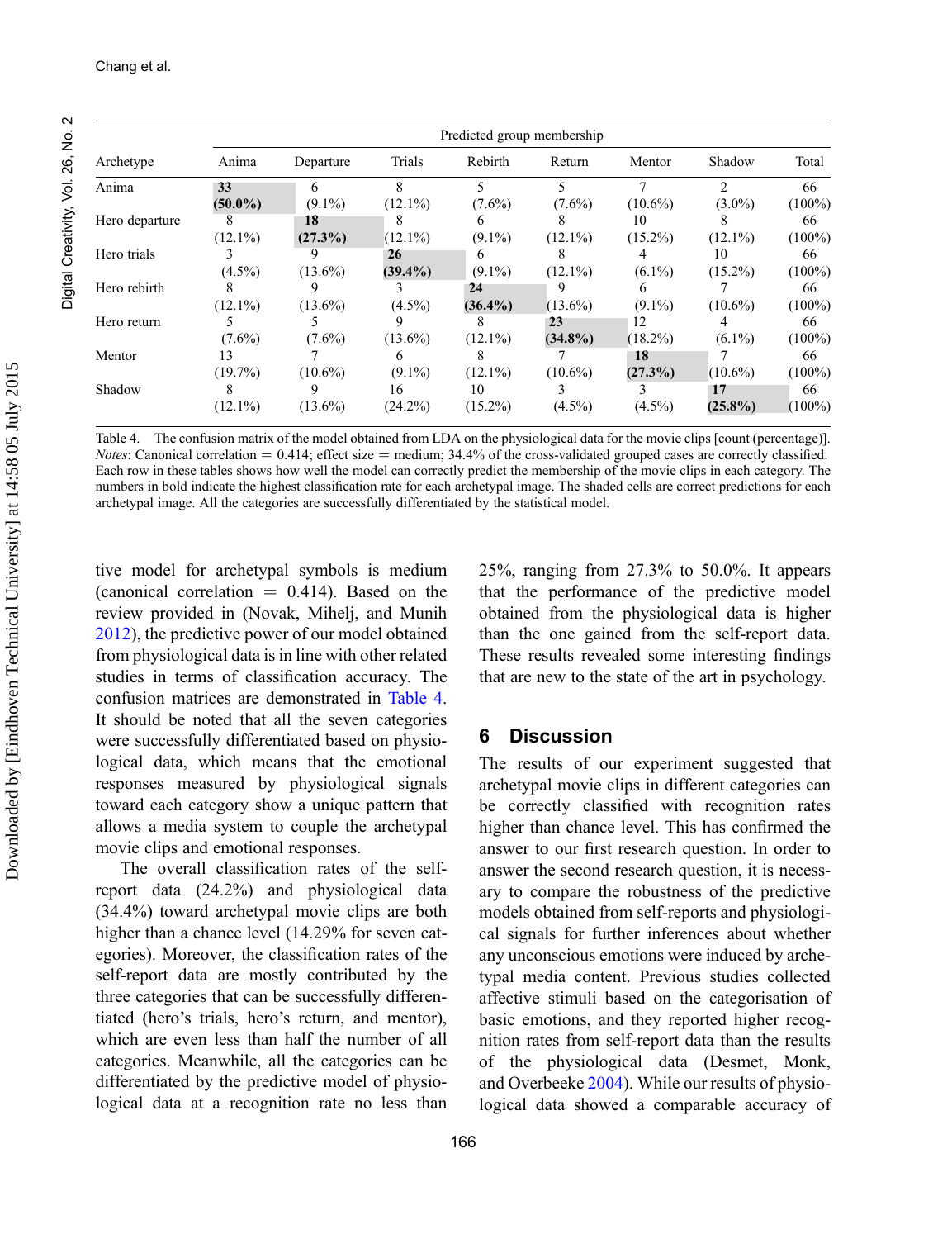recognition, the performance of the predictive model obtained from self-report data is significantly lower than previous studies on basic emotions, which is a new finding that related studies have not yet discovered. However, there are many ways to explain this finding, especially when this might relate to some very fundamental questions that have been under debate for years. We consider our results as a preliminary finding so that we have to keep it open for all possible explanations.

#### 6.1 Unconscious emotion

From a methodological standpoint, if we assume that it is possible to consciously feel emotion towards archetypal movie clips, a reasonable explanation would be that the existing dimensions of SAM are not comprehensive enough to cover the emotions elicited by archetypal symbols. The development of the SAM scale mostly focused on quantifying emotions into three dimensions: valence; arousal; and dominance. It appears that these three dimensions are inadequate for representing emotions induced by archetypal movie clips. More dimensions are needed for higher-order emotional qualities. Some topics related to emotion would be inspiring for new dimensions, such as mindfulness (Hamilton [2006](#page-18-0)) or spirituality (Moberg [2010](#page-19-0)). However, the real challenge is to find proper means of measuring these qualities in psychological studies. Another possible explanation is that the self-report technique is not suitable for measuring emotions other than basic emotions. It might be problematic to ask participants to report their emotions through rational introspection because people do not always say what they really think (Nisbett and Wilson [1977](#page-19-0)). Moreover, it is suggested that emotion belongs to the cognitive system of intuition, not the reasoning part (Kahneman [2003](#page-18-0)). In this sense, the self-report data collected through rational reasoning could be a translated version from their intuition, so that these data might be biased and cannot authentically reflect the true emotional qualities. Other self-report techniques that rely on association might fit better for our purpose. For example, in the field of psychoanalysis, guided affective imagery (GAI) is a selfreport approach that is designed to observe the participant's unconscious emotional state in a way similar to hypnosis (Leuner [1969\)](#page-18-0). Since the cinema experience is similar to the process of hypnosis from a Jungian perspective, it might be a promising direction to apply GAI in the context of psychological experiments.

Although the above explanations about selfreport techniques still require more studies for further justification, the analysis on physiological data has shown promising results for measuring emotional responses toward archetypal movie clips. Although the archetypal movie clips in the same category are edited from different movies, the predictive model obtained from physiological data still allows us to differentiate each category. To some extent these results have provided preliminary evidence for the assumption that people have similar bodily responses while being exposed to archetypal content. Archetypes are unconscious knowledge that cannot be accessed by the conscious mind. However, it can still be manifested through some unconscious reactions, especially unconscious emotions. In the context of the cinema experience, the results of the selfreport data collected by introspective reasoning have indicated the inaccessibility of the conscious mind, but the results of physiological measures showed a relatively effective power to couple the archetypal content with emotional responses. This explanation is also partly in accordance with Damasio's proposition about the distinction between emotion and feeling (Damasio [2010\)](#page-17-0). He argues that emotions are the phenomena that are carried out by cognitive actions in our bodies, which can be observed through physiological signals, whereas feelings of emotions are composite perceptions of these actions in body and mind. In other words, feelings are images of emotions rather than emotions themselves. Feelings and emotions are not always identical, and not all emotions can be perceived as feelings. Although Damasio's thesis has been broadly accepted and seems valid for supporting the hypothesis that archetypal movie clips induce unconscious emotion, it is still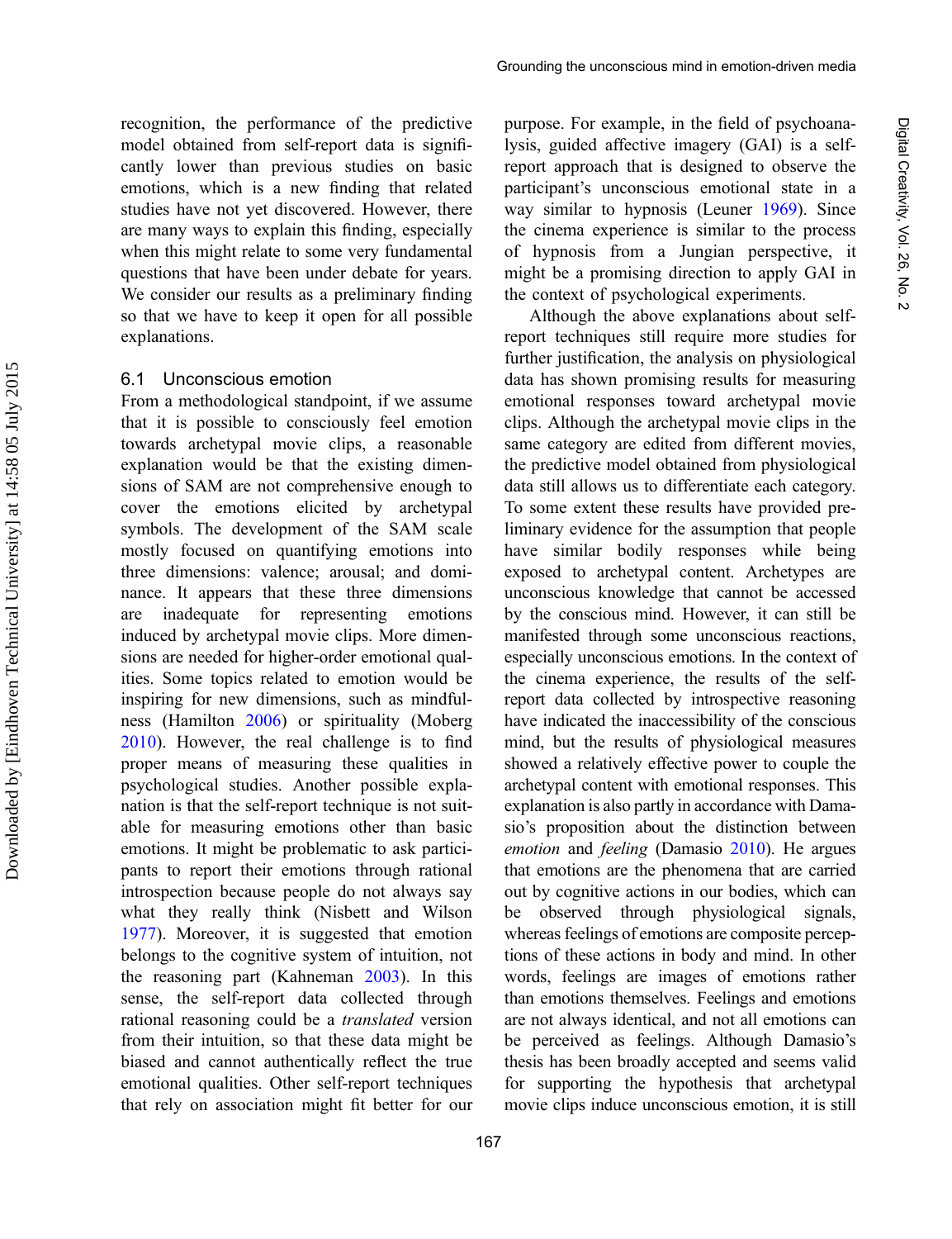an open question for future studies to explore human unconsciousness.

The present study did not aim to justify the validity of Jung's theory specifically on its universality. Although our participants had diverse cultural backgrounds including eleven nationalities, we did not recruit equal numbers of participants from different countries and most of the participants were from Spain, where the study was conducted. Nevertheless, we conducted further statistical analyses specifically on the cultural backgrounds of the participants in order to answer this question. There were no significant effects on the interaction between the categories of movie clips and the countries where the participants were born. Although the results to some extent support Jung's theory, more studies are required specifically for assessing the universality of archetypes.

The validity of emotion recognition across people has been a difficult problem even in psychology, because people may have different reactions while experiencing the same emotion (Russell [1994](#page-19-0)). In our study, we intended to examine whether the participants have a similar pattern of emotional responses to the given categories of archetypal content. Although the results suggested that seven categories of archetypal images can be recognised via measuring physiological signals, this finding cannot be generalised as evidence proving the existence of the collective unconscious. Nevertheless, archetypal symbolism provides a new perspective on analysing media content, which may be valuable for designing emotion-driven media systems.

#### 6.2 Implications for media design

The results of our experiment revealed the drawback of using conscious judgment about emotional experience for analysing movies. Previous work on developing media content for emotion-driven media usually relied on the author's subjective judgment on what emotions were induced in the given scenes. However, the generated outcome might be inconsistent because the conscious emotional feeling of the author and the spectator may differ. Bearing in mind that emotions may be unconscious, physiological measurements would be a more reliable approach for validating emotional responses elicited by the given scenes. In order to confirm the validity of the correlation between the scenes and the corresponding emotional responses, it is necessary to conduct an experiment as we have demonstrated in the present study.

More importantly, the results of our experiment have suggested that movie clips belonging to the same categories of archetypal image induced similar emotional responses, even if these movie clips were extracted from different movies. As we pointed out earlier, this themebased approach focuses on common affective elements across different stories, while the storybased approach can only be applied to a specific story. The theme-based approach allows designers to expand their collections of media content in a more flexible way and the generated outcome would have richer content, encompassing various scenes and characters appearing in different movies. This approach enables a 'mash-up' style in generating media content for emotion-driven media systems because the archetypal movie clips extracted from different movies deliver similar symbolic meaning and meanwhile induce mutual emotional responses.

For designing the content of emotion-driven media, archetypal symbolism can be considered as a design pattern of narratives that are universal to stories in different cultures. Due to the fact that many myths, legends and fairy tales in different cultures share the same structure and components, many scholars in different fields have endeavoured to generalise a universal pattern that fits all kinds of stories (e.g. Campbell [1973;](#page-17-0) Propp [1984;](#page-19-0) Lévi-Strauss [1955](#page-18-0)). These structures can still be seen in modern screenwriting (Vogler [2007;](#page-20-0) Field [1984](#page-18-0)). Although it is still debatable whether these patterns cover all stories or movies exhaustively, these structures can be considered as a useful reference for designing the content of media systems. For example, the collection of movie clips about the 'mentor' archetype is a useful resource for designers to create media content that is intended to deliver the feeling of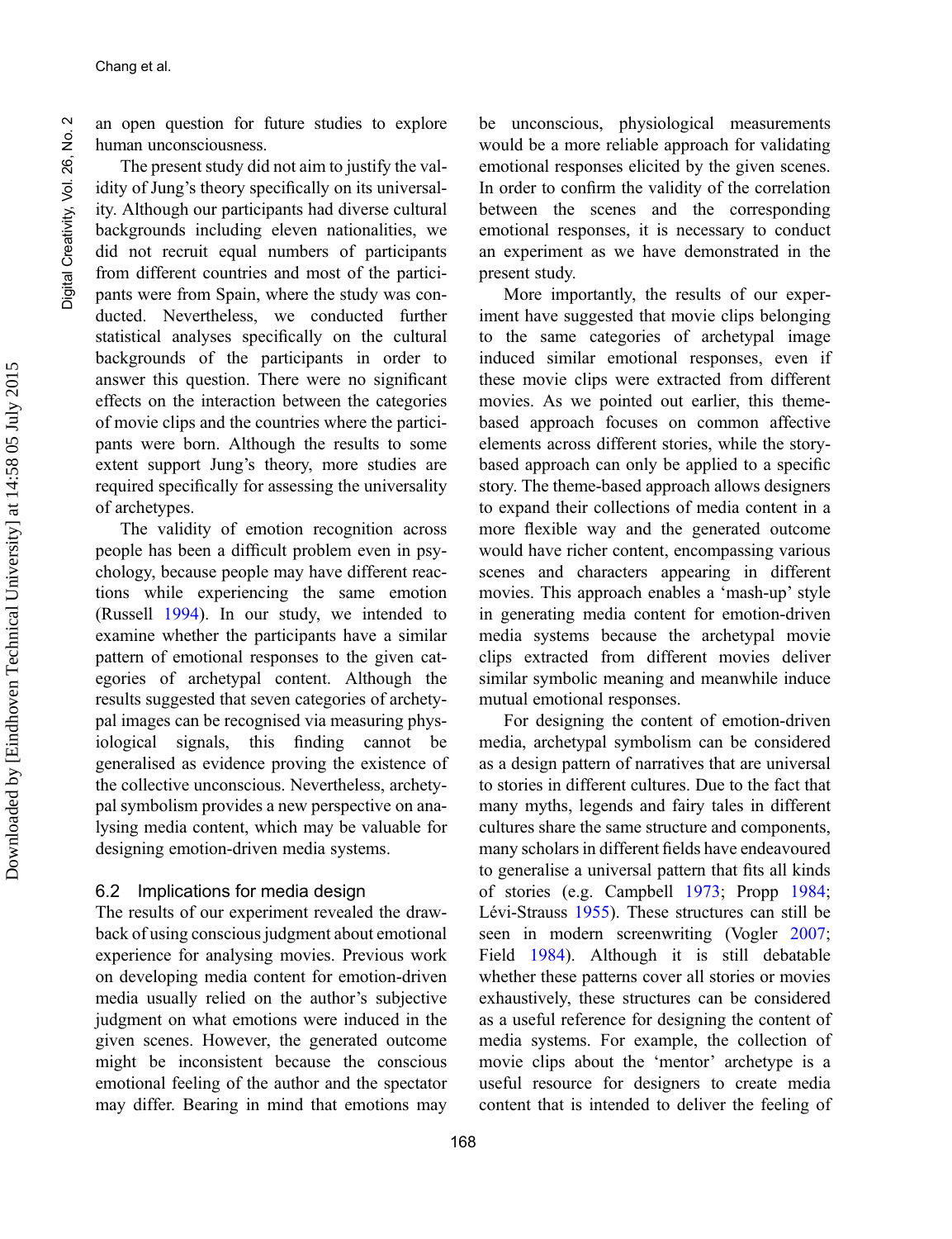<span id="page-16-0"></span>being safe, being guided and kindness. Our study stands as a showcase for utilising archetypal symbolism as a design pattern to develop the content of emotion-driven media systems for the narratives that fit the theory of archetypes and the structure of monomyth.

#### 7 Conclusions and future work

These new findings about emotion and archetypal content might shed some light on several new directions both in the design of emotion-driven media systems and research on the unconscious mind in cognitive science. In terms of design, we proposed a new approach—the theme-based approach—for developing media content for emotion-driven media systems. Our study included seven essential archetypes in the present study as a starting point and has confirmed that archetypal content extracted from different movies can induce a similar pattern of emotional responses across individuals, which was robust enough for emotion recognition. These new findings have expanded the possibility of developing new types of emotion-driven media systems in addition to the traditional story-based approach. While the results of this preliminary study are promising, there are more archetypes that are mentioned in Jungian movie analysis, such as trickster and shape-shifter. To apply archetypal symbolism in practice, it is suggested that more archetypes should be included to establish a basis for experimental evidence. Although our study has proved the validity of physiological measurement in recognising emotional responses to archetypal symbols, the classification rate is relatively low for practical use in design. More movie clips should be included in each category in order to enhance the statistical power of the predictive model and achieve a higher classification rate.

From a psychological perspective, our study revealed new evidence about unconscious emotion. The research on the unconscious mind has drawn more and more attention. As a theory that has been used to explain human unconsciousness, Jung's model of the human mind might shed some light on exploring new directions in cognitive science. We conducted an empirical study according to the psychological paradigm and the results showed that archetypal movie clips in the same category of archetype were correlated to a unique physiological pattern that can be distinguished by computing systems. While the results are promising, more evidence is needed to justify the hypotheses that Jungian scholars have put forward. From the standpoint of cognitive science, our study provided more questions than answers. Research on media content and the unconscious mind of humans is worthwhile to proceed with this direction for future studies.

#### Acknowledgements

This work was supported in part by the Erasmus Mundus Joint Doctorate in Interactive and Cognitive Environments, which is funded by the EACEA Agency of the European Commission under EMJD ICE FPA n 2010-0012.

#### **Notes**

- $1$  Monomyth is a metaphorical structure representing mythical narratives about heroes. However, when this concept is used in movie analyses, the hero here is different from the 'superhero' that is known as a special theme, but can be any characters that go through a self-evolved process to become better or bring greatness to others.<br><sup>2</sup> The one-minute duration was chosen for practical
- reasons. First, if the whole experiment takes too long, the participants might get tired and give biased results. Second, the length of the stimuli influences the adapting speed of the system. If the length is five minutes, the media system also needs five minutes to start to generate correct predictions when adapting to a new spectator. Third, although the length should be as short as possible, it still cannot be too short to enact emotional experiences. Therefore, one minute appears to be a reasonable choice.  $3$  Since the early 1930s, The Archive for Research in
- Archetypal Symbolism (ARAS), founded by Jungian scholar Olga Fröbe-Kapteyn, has been collecting and annotating mythological, ritualistic and symbolic images from all over the world and from all epochs of human history.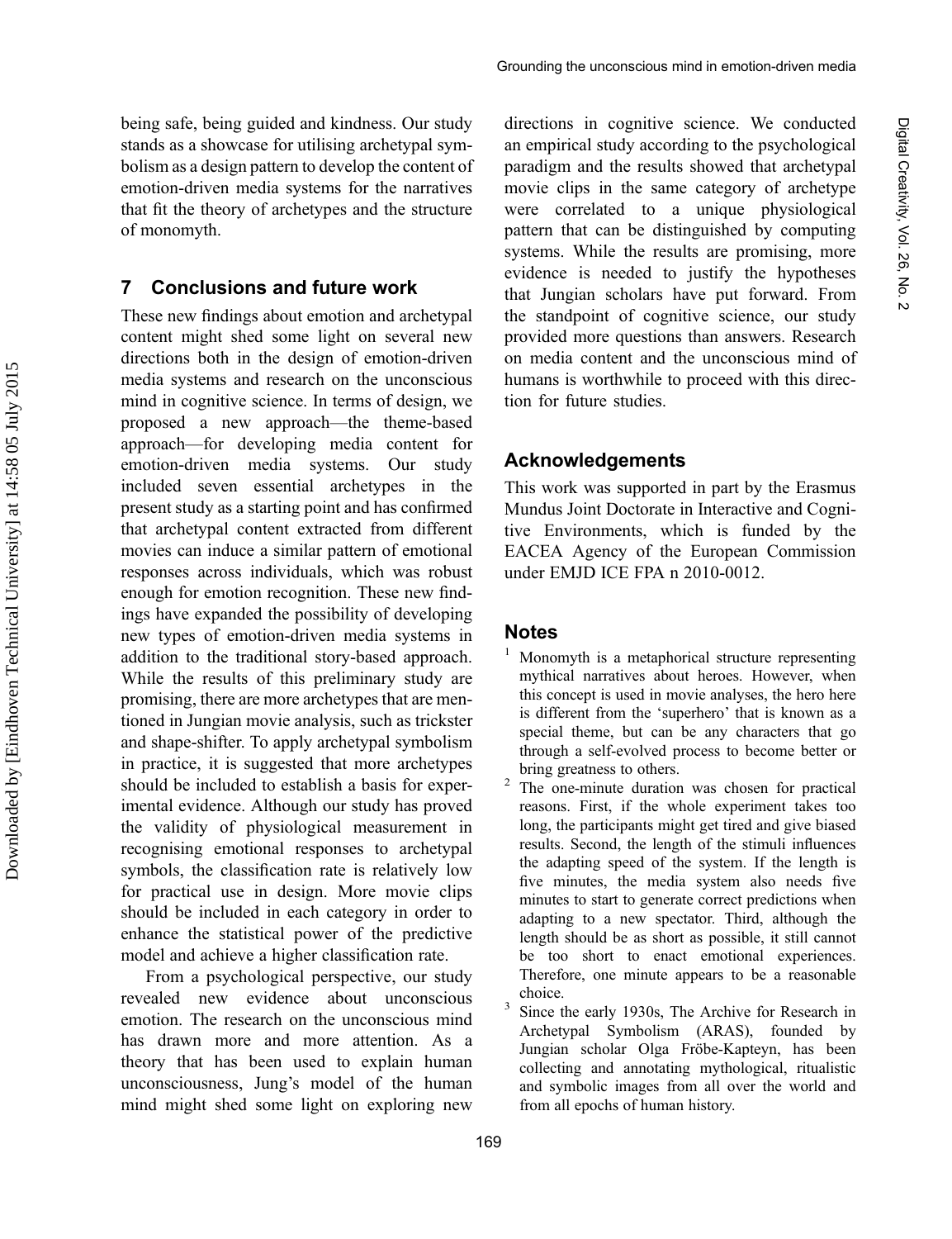#### References

- Allers, Roger, and Rob Minkoff. 1994. The Lion King. Film. USA: Buena Vista Pictures.
- Bargh, J. A., and E. Morsella. 2008. "The Unconscious Mind." Perspectives on Psychological Science 3 (1):  $73 - 79.$
- Barrett, Lisa Feldman. 2011. "Constructing Emotion." Psychological Topics 20 (3): 359 –380.
- Barrett, Lisa Feldman, BatjaMesquita, K. N. Ochsner, and James J. Gross. 2007. "The Experience of Emotion." Annual Review of Psychology 58: 373–403. [doi:10.](http://dx.doi.org/10.1146/annurev.psych.58.110405.085709) [1146/annurev.psych.58.110405.085709](http://dx.doi.org/10.1146/annurev.psych.58.110405.085709).
- Bradley, M. M., and P. J. Lang. 1994. "Measuring Emotion: The Self-Assessment Manikin and the Semantic Differential." Journal of Behavior Therapy and Experimental Psychiatry 25 (1): 49–59.
- Bradshaw, Sally, and Lance Storm. 2013. "Archetypes, Symbols and the Apprehension of Meaning." International Journal of Jungian Studies 5 (2): 154–176. [doi:10.1080/19409052.2012.685662.](http://dx.doi.org/10.1080/19409052.2012.685662)
- Broda, Joseph. 1994. "Jung and the Godfather Movies: Analyzing Film from an Archetypal Perspective." PhD diss., San Jose State University.
- Burns, Adrian, Emer P. Doheny, Barry R. Greene, Timothy Foran, Daniel Leahy, Karol O'Donovan, and Michael J. McGrath. 2010. "SHIMMER: An Extensible Platform for Physiological Signal Capture." In Annual International Conference of the IEEE Engineering in Medicine and Biology Society, 3759–3762. doi:10.1109/IEMBS.2010.5627535.
- Cabot, Adele. 2011. "A Review of 'The King's Speech'." Psychological Perspectives 54 (2): 239 – 243.
- Caldwell, Marylouise, Paul Henry, and Ariell Alman. 2010. "Constructing Audio-Visual Representations of Consumer Archetypes." Qualitative Market Research 13 (1): 84–96. [doi:10.1108/1352275](http://dx.doi.org/10.1108/13522751011013990) [1011013990](http://dx.doi.org/10.1108/13522751011013990).
- Campbell, Joseph. 1973. The Hero with a Thousand Faces. Princeton, NJ: Princeton University Press.
- Chang, Huang-Ming, Leonid Ivonin, Marta Diaz, Andreu Catala, Wei Chen, and Matthias Rauterberg. 2013a. "Experience the World with Archetypal Symbols: A New Form of Aesthetics." In Distributed, Ambient, and Pervasive Interactions (Lecture Notes in Computer Science Vol. 8028), edited by N. Streitz and C. Stephanidis, 205-14. Berlin: Springer Berlin Heidelberg. [doi:10.1007/978-3-](http://dx.doi.org/10.1007/978-3-642-39351-8_23) [642-39351-8\\_23](http://dx.doi.org/10.1007/978-3-642-39351-8_23).
- Chang, Huang-Ming, Leonid Ivonin, Marta Diaz, Andreu Catala, Wei Chen, and Matthias Rauterberg. 2013b. "From Mythology to Psychology: Identifying Archetypal Symbols in Movies." Technoetic Arts 11 (2): 99-113. doi:10.1386/tear.11.2.99 1.
- Chang, Huang-Ming, Leonid Ivonin, Marta Diaz, Andreu Catala, Wei Chen, and Matthias Rauterberg. 2013c. "What Do We Feel about Archetypes: Self-Reports and Physiological Signals." In Proceedings of 21st European Signal Processing Conference-EUSIPCO2013 (Special Session: Signal Processing Models for Influence and Interaction Analysis in Cognitive Systems), 1–5. Marrakech: EURASIP Open Library.
- Custers, Ruud, and Henk Aarts. 2010. "The Unconscious Will: How the Pursuit of Goals Operates outside of Conscious Awareness." Science 329 (5987): 47 –50. [doi:10.1126/science.1188595](http://dx.doi.org/10.1126/science.1188595).
- Damasio, Antonio R. 2010. Self Comes to Mind: Constructing the Conscious Brain. New York: Pantheon Books. [doi:10.1145/1142405.1142428](http://dx.doi.org/10.1145/1142405.1142428).
- Desmet, Pieter M. A., A. F. Monk, and K. Overbeeke. 2004. "Measuring Emotion: Development and Application of an Instrument to Measure Emotional Responses to Products." In Funology: From Usability to Enjoyment, edited by Mark A. Blythe, Andrew F. Monk, Kees Overbeeke, and Peter C. Wright, 111–23. Dordrecht: Kluwer Academic. [doi:10.](http://dx.doi.org/10.1007/1-4020-2967-5_12) [1007/1-4020-2967-5\\_12](http://dx.doi.org/10.1007/1-4020-2967-5_12).
- Di Paolo, Ezequiel, Marieke Rohde, and Hanneke De Jaegher. 2010. "Horizons for the Enactive Mind: Values, Social Interaction, and Play." In Enaction: Towards a New Paradigm for Cognitive Science, edited by J. Stewart, O. Gapenne, and Ezequiel Di Paolo, 33–88. Cambridge, MA: Bradford Books.
- Dijksterhuis, A. P. 2004. "Think Different: The Merits of Unconscious Thought in Preference Development and Decision Making." Journal of Personality and Social Psychology 87 (5): 586-98. [doi:10.1037/](http://dx.doi.org/10.1037/0022-3514.87.5.586) [0022-3514.87.5.586](http://dx.doi.org/10.1037/0022-3514.87.5.586).
- Ekman, Paul, and D. Cordaro. 2011. "What is Meant by Calling Emotions Basic." Emotion Review 3 (4): 364 –370. [doi:10.1177/1754073911410740.](http://dx.doi.org/10.1177/1754073911410740)
- Engel, A. B. 1984. "The Brain and Itself: A Study in the Archetype of Existence." Journal of Social and Biological Structures 7 (3): 207 –217. [doi:10.1016/](http://dx.doi.org/10.1016/S0140-1750(84)80033-0) [S0140-1750\(84\)80033-0](http://dx.doi.org/10.1016/S0140-1750(84)80033-0).
- Faber, Michael A., and John D. Mayer. 2009. "Resonance to Archetypes in Media: There's Some Accounting

Digital Creativity, Vol. 26, No. 2

Digital Creativity, Vol. 26, No.

<span id="page-17-0"></span> $\sim$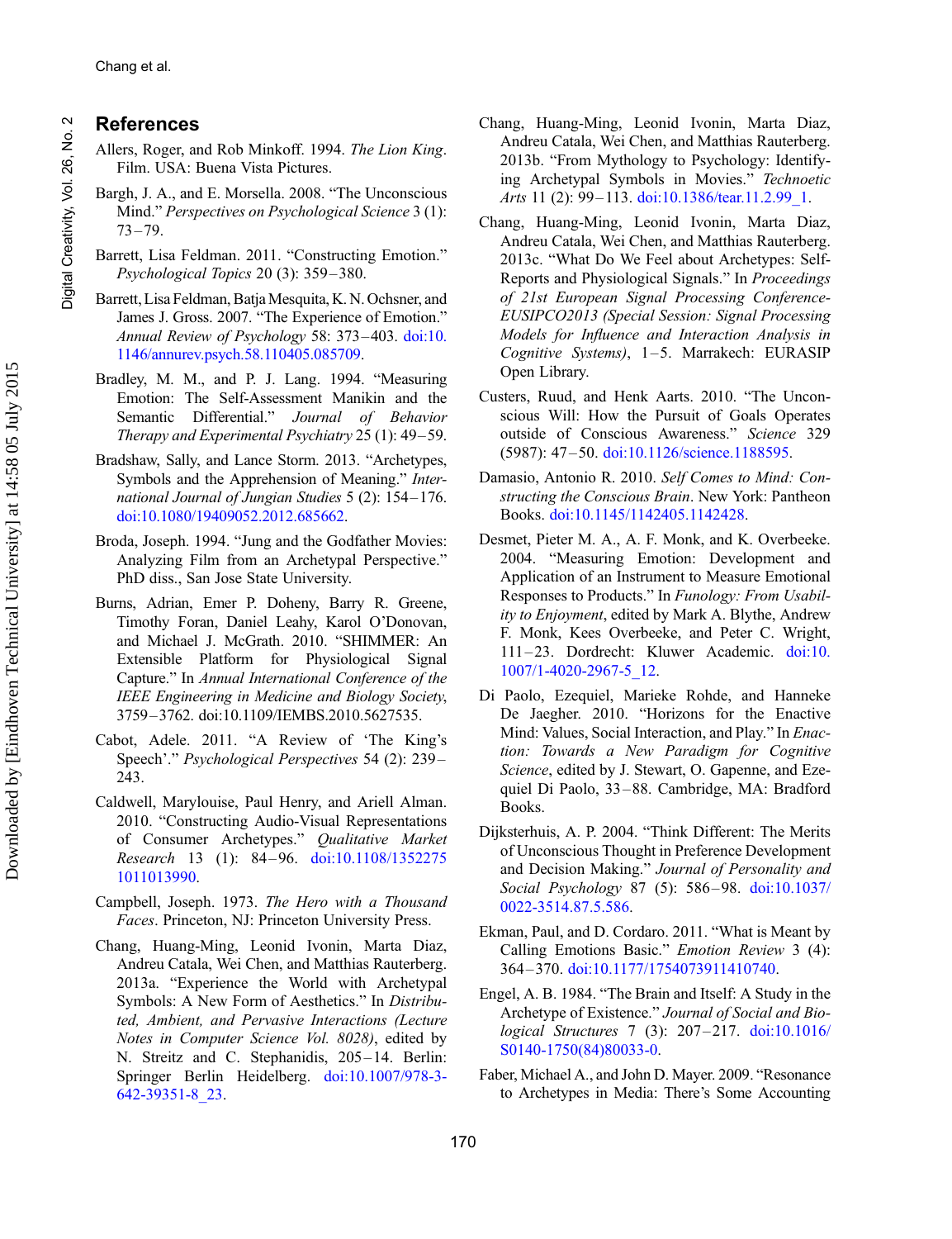<span id="page-18-0"></span>for Taste." Journal of Research in Personality 43 (3): 307–322. [doi:10.1016/j.jrp.2008.11.003.](http://dx.doi.org/10.1016/j.jrp.2008.11.003)

- Field, Syd. 1984. Screenplay: The Foundations of Screenwriting. New York: Dell.
- Fincher, David. 1999. Fight Club. Film. USA: Twentieth Century Fox.
- Froese, Tom, and Ezequiel Di Paolo. 2011. "The Enactive Approach: Theoretical Sketches from Cell to Society." Pragmatics & Cognition 19 (1): 1-36. [doi:10.1075/pc.19.1.01fro.](http://dx.doi.org/10.1075/pc.19.1.01fro)
- Gibson, Mel. 1995. Braveheart. Film. USA: Paramount Pictures.
- Gigerenzer, G. 2007. Gut Feelings: The Intelligence of The Unconscious. New York: Penguin Group.
- Gronning, Torben, Patricia Sohl, and Thomas Singer. 2007. "ARAS: Archetypal Symbolism and Images." Visual Resources 23 (3): 245 –267.
- Hamilton, N. A. 2006. "Enhancing Health and Emotion: Mindfulness as a Missing Link between Cognitive Therapy and Positive Psychology." Journal of Cognitive Psychotherapy 20 (2): 123-134.
- Hannan, David. 2010. Coral Sea Dreaming: Awaken. Film. Australia: Roadshow Entertainment.
- Hauke, Christopher, and Ian Alister. 2001. Jung and Film: Post-Jungian Takes on the Moving Image. Hove: Brunner-Routledge.
- Hautala, Tiina, and Vesa Routamaa. 2008. "Archetypes and Types." In Psychological Type and Culture-East & West: A Multicultural Research Conference, 1–19.
- Heyraud, Joyce King. 1998. "Film Review: Saving Private Ryan Directed by Steven Spielberg.' Psychological Perspectives 38 (1): 154– 157.
- Hooper, Tom. 2010. The King's Speech. Film. UK: Momentum Pictures.
- Jackson, Peter. 2001. The Lord of the Rings: The Fellowship of the Ring. Film. New Zealand: New Line Cinema.
- Jackson, Peter. 2002. The Lord of the Rings: The Two Towers. Film. New Zealand: New Line Cinema.
- Jacobi, Jolande. 1973. The Psychology of C. G. Jung. London: Yale University Press.
- Jones, Raya A. 2003. "Mixed Metaphors and Narrative Shifts: Archetypes." Theory & Psychology 13 (5): 651– 672. [doi:10.1177/09593543030135008.](http://dx.doi.org/10.1177/09593543030135008)
- Jung, C. G. 1959. The Archetypes and the Collective Unconscious. Translated by R. F. Hull. Princeton, NJ: Princeton University Press.
- Jung, C. G. 1964. Man and his Symbols. Garden City, NY: Doubleday.
- Jung, C. G. 1967. The Spirit in Man, Art, and Literature. London: Routledge and Kegan Paul.
- Jung, C. G. 1969. Aion: Researches into the Phenomenology of the Self. 2nd ed. Princeton, NJ: Princeton University Press.
- Kahneman, Daniel. 2003. "Maps of Bounded Rationality: Psychology for Behavioral Economics." American Economic Review 93 (5): 1449– 1475. [doi:10.1257/000282803322655392](http://dx.doi.org/10.1257/000282803322655392).
- Kaipainen, Mauri, Niklas Ravaja, Pia Tikka, Rasmus Vuori, Roberto Pugliese, Marco Rapino, and Tapio Takala. 2011. "Enactive Systems and Enactive Media: Embodied Human-Machine Coupling beyond Interfaces." Leonardo 44 (5): 433-438.
- Knox, Jean M. 2001. "Memories, Fantasies, Archetypes: An Exploration of Some Connections between Cognitive Science and Analytical Psychology." The Journal of Analytical Psychology 46 (4): 613-635.
- Kreibig, Sylvia D. 2010. "Autonomic Nervous System Activity in Emotion: A Review." Biological Psychology 84 (3): 394 –421. [doi:10.1016/j.biopsycho.](http://dx.doi.org/10.1016/j.biopsycho.2010.03.010) [2010.03.010.](http://dx.doi.org/10.1016/j.biopsycho.2010.03.010)
- Leuner, H. 1969. "Guided Affective Imagery (GAI): A Method of Intensive Psychotherapy." American Journal of Psychotherapy 23 (1): 4–22.
- Lévi-Strauss, Claude. 1955. "The Structural Study of Myth." The Journal of American Folklore 68  $(270): 428 - 444.$
- Lim, Lewis K. S., Frank Acito, and Alexander Rusetski. 2006. "Development of Archetypes of International Marketing Strategy." Journal of International Business Studies 37: 499-524.
- Lindquist, Kristen A., Erika H. Siegel, Karen S. Quigley, and Lisa Feldman Barrett. 2013. "The Hundred-Year Emotion War: Are Emotions Natural Kinds or Psychological Constructions? Comment on Lench, Flores, and Bench (2011)." Psychological Bulletin 139 (1): 255–263. [doi:10.1037/a0029038](http://dx.doi.org/10.1037/a0029038).
- Martin, François, F. Carminati, and G. G. Carminati. 2013. "Quantum Information Theory Applied to Unconscious and Consciousness." NeuroQuantol $ogy$  11 (1): 16–33.
- Maturana, Humberto, and Francisco Varela. 1980. Autopoiesis and Cognition: The Realization of the Living. Dordrecht: D. Reidel.
- McLoone, H. E. 2010. "Product Archetype of Personal Computers as an Expression of the Collective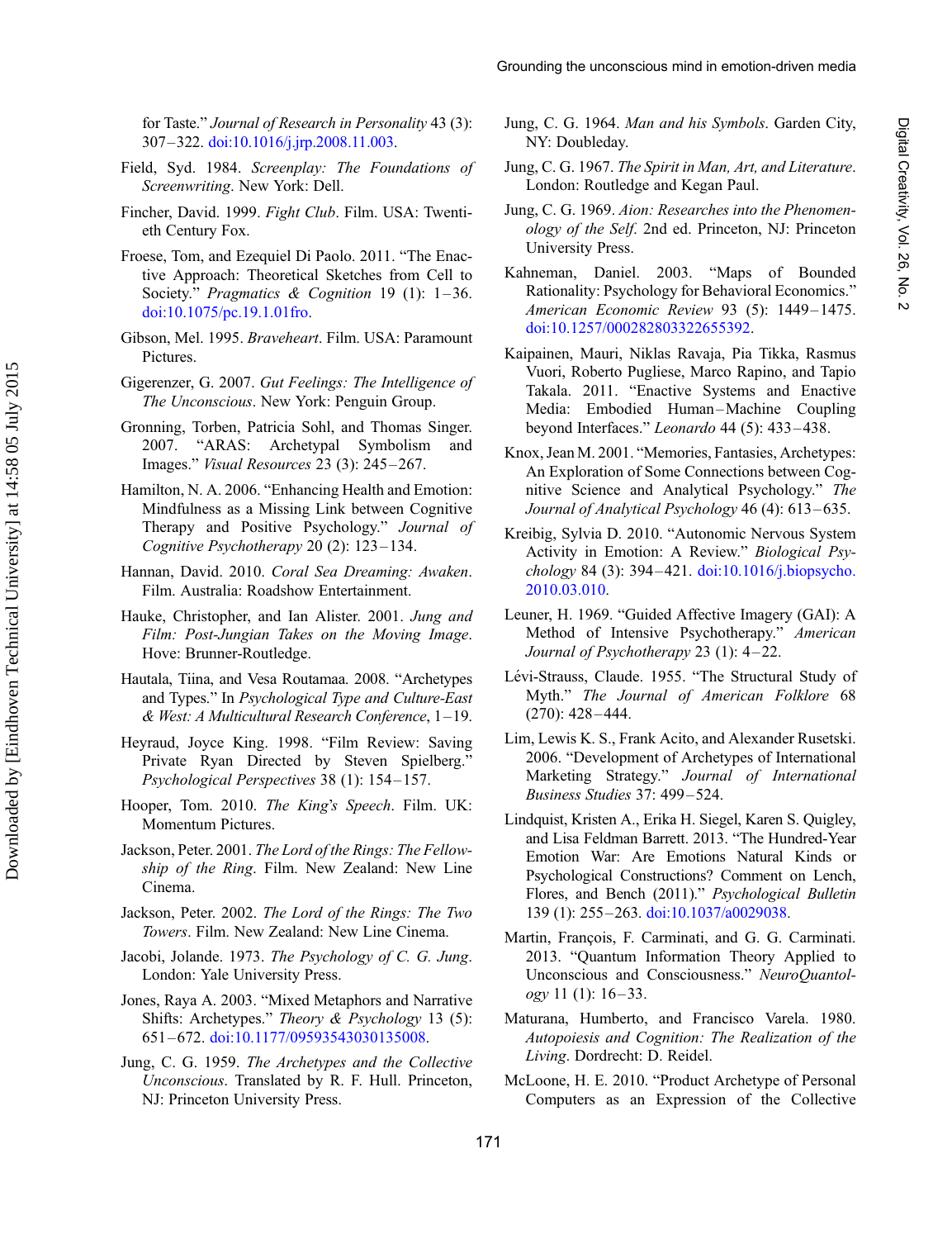<span id="page-19-0"></span>Unconsciousness of People on Their Hero's Journey." Proceedings of the Human Factors and Ergonomics Society Annual Meeting 54 (20): 1771–1775. [doi:10.1177/154193121005402006.](http://dx.doi.org/10.1177/154193121005402006)

- McTeigue, James. 2005. V for Vendetta. Film. USA: Warner Bros.
- Mendes, Sam. 1999. American Beauty. Film. USA: DreamWorks.
- Miller, Neal E. 1992. "Some Examples of Psychophysiology and the Unconscious." Biofeedback and Self-Regulation 17 (1): 3-16.
- Moberg, DO. 2010. "Spirituality Research: Measuring the Immeasurable." Perspectives on Science and Christian Faith 62 (2): 99-114.
- Munteanu, Anca, Iuliana Costea, Ramona Palos, and Adrian Jinaru. 2010. "Entering in the Essences of Personality-Studies over Archetypes." Procedia - Social and Behavioral Sciences 5 (2010): 2272 – 2276. [doi:10.1016/j.sbspro.2010.07.448](http://dx.doi.org/10.1016/j.sbspro.2010.07.448).
- Neumann, Erich. 1970. The Origins and History of Consciousness. Princeton, NJ: Princeton University Press.
- Nisbett, Richard E., and T. D. Wilson. 1977. "Telling More than We Can Know: Verbal Reports on Mental Processes." Psychological Review 84 (3): 231–259.
- Nolan, Christopher. 2008. The Dark Knight. Film. USA: Warner Bros.
- Novak, Domen, Matjaž Mihelj, and Marko Munih. 2012. "A Survey of Methods for Data Fusion and System Adaptation Using Autonomic Nervous System Responses in Physiological Computing." Interacting with Computers  $24$  (3): 154-172. [doi:10.1016/j.intcom.2012.04.003.](http://dx.doi.org/10.1016/j.intcom.2012.04.003)
- Nunn, C. M. H. 1998. "Archetypes and Memes: Their Structure, Relationships and Behaviour." Journal of Consciousness Studies 5 (3): 344– 354.
- Percival, R. S. S. 1993. "Is Jung's Theory of Archetypes Compatible with Neo-Darwinism and Sociobiology?." Social and Evolutionary Systems 16 (4): 459 –487. [doi:10.1016/1061-7361\(93\)90018-M](http://dx.doi.org/10.1016/1061-7361(93)90018-M).
- Perlovsky, Leonid. 2007. "Neural Dynamic Logic of Consciousness: The Knowledge Instinct." In Neurodynamics of Cognition and Consciousness, edited by Leonid I. Perlovsky and Robert Kozma, 73–108. Berlin: Springer Berlin Heidelberg. [doi:10.1007/](http://dx.doi.org/10.1007/978-3-540-73267-9_5) [978-3-540-73267-9\\_5.](http://dx.doi.org/10.1007/978-3-540-73267-9_5)
- Picard, Rosalind W. 2003. "Affective Computing: Challenges." International Journal of Human-Computer Studies 59 (1): 55–64. [doi:10.1016/S1071-](http://dx.doi.org/10.1016/S1071-5819(03)00052-1) [5819\(03\)00052-1](http://dx.doi.org/10.1016/S1071-5819(03)00052-1).
- Propp, Vladimir. 1984. Theory and History of Folklore. Translated by Ariadna Y. Martin and Richard P. Martin. Minneapolis, MN: University Of Minnesota Press.
- Rauterberg, Matthias. 2010. "Emotions: The Voice of the Unconscious." In Entertainment Computing-ICEC 2010 (Lecture Notes in Computer Science, Vol. 6243), edited by H. S. Yang, R. Malaka, J. Hoshino, and J. H. Han, 205 –215. IFIP International Federation for Information Processing, Springer. [doi:10.1007/978-3-642-15399-0\\_19.](http://dx.doi.org/10.1007/978-3-642-15399-0_19)
- Robertson, Robin. 2013. "Inner Voices: The Shadow and Other Inner Personalities." Psychological Perspectives 56 (3): 289-309. [doi:10.1080/00332925.](http://dx.doi.org/10.1080/00332925.2013.814510) [2013.814510.](http://dx.doi.org/10.1080/00332925.2013.814510)
- Roesler, Christian. 2012. "Are Archetypes Transmitted More by Culture than Biology? Questions Arising from Conceptualizations of the Archetype." The Journal of Analytical Psychology 57 (2): 223 –246. [doi:10.1111/j.1468-5922.2011.01963.x](http://dx.doi.org/10.1111/j.1468-5922.2011.01963.x).
- Ronnberg, Ami, and Kathleen Martin. 2010. The Book of Symbols: Reflections on Archetypal Images. Cologne: Taschen.
- Rottenberg, Jonathan, Rebecca D. Ray, and James J. Gross. 2007. "Emotion Elicitation Using Films." In Handbook of Emotion Elicitation and Assessment, edited by James A. Coan and John J. B. Allen, 9-28. Oxford: Oxford University Press.
- Russell, James A. 1994. "Is there Universal Recognition of Emotion from Facial Expressions? A Review of the Cross-Cultural Studies." Psychological Bulletin 115 (1): 102–141. [doi:10.1037/0033-2909.115.1.102.](http://dx.doi.org/10.1037/0033-2909.115.1.102)
- Scheirer, Jocelyn, and Rosalind W. Picard. 1999. "Affective Objects." In MIT Media Laboratory Perceptual Computing Section Technical Report No. 524.
- Soleymani, Mohammad, Jeroen Lichtenauer, Thierry Pun, and Maja Pantic. 2012. "A Multi-Modal Affective Database for Affect Recognition and Implicit Tagging." IEEE Transactions on Affective Computing 3 (1): 42 –55. [doi:10.1109/T-AFFC.2011.25](http://dx.doi.org/10.1109/T-AFFC.2011.25).
- Soleymani, Mohammad, Maja Pantic, and Thierry Pun. 2012. "Multi-Modal Emotion Recognition in Response to Videos." IEEE Transactions on Affective Computing 3 (2): 211–223. [doi:10.1109/T-](http://dx.doi.org/10.1109/T-AFFC.2011.37)[AFFC.2011.37](http://dx.doi.org/10.1109/T-AFFC.2011.37).
- Tikka, Pia. 2004. "(Interactive) Cinema as a Model of Mind." Digital Creativity 15 (1): 14-17. [doi:10.](http://dx.doi.org/10.1076/digc.15.1.14.28151) [1076/digc.15.1.14.28151](http://dx.doi.org/10.1076/digc.15.1.14.28151).
- Tikka, Pia. 2006. "Cinema as Externalization of Consciousness." In Screen Consciousness: Mind,